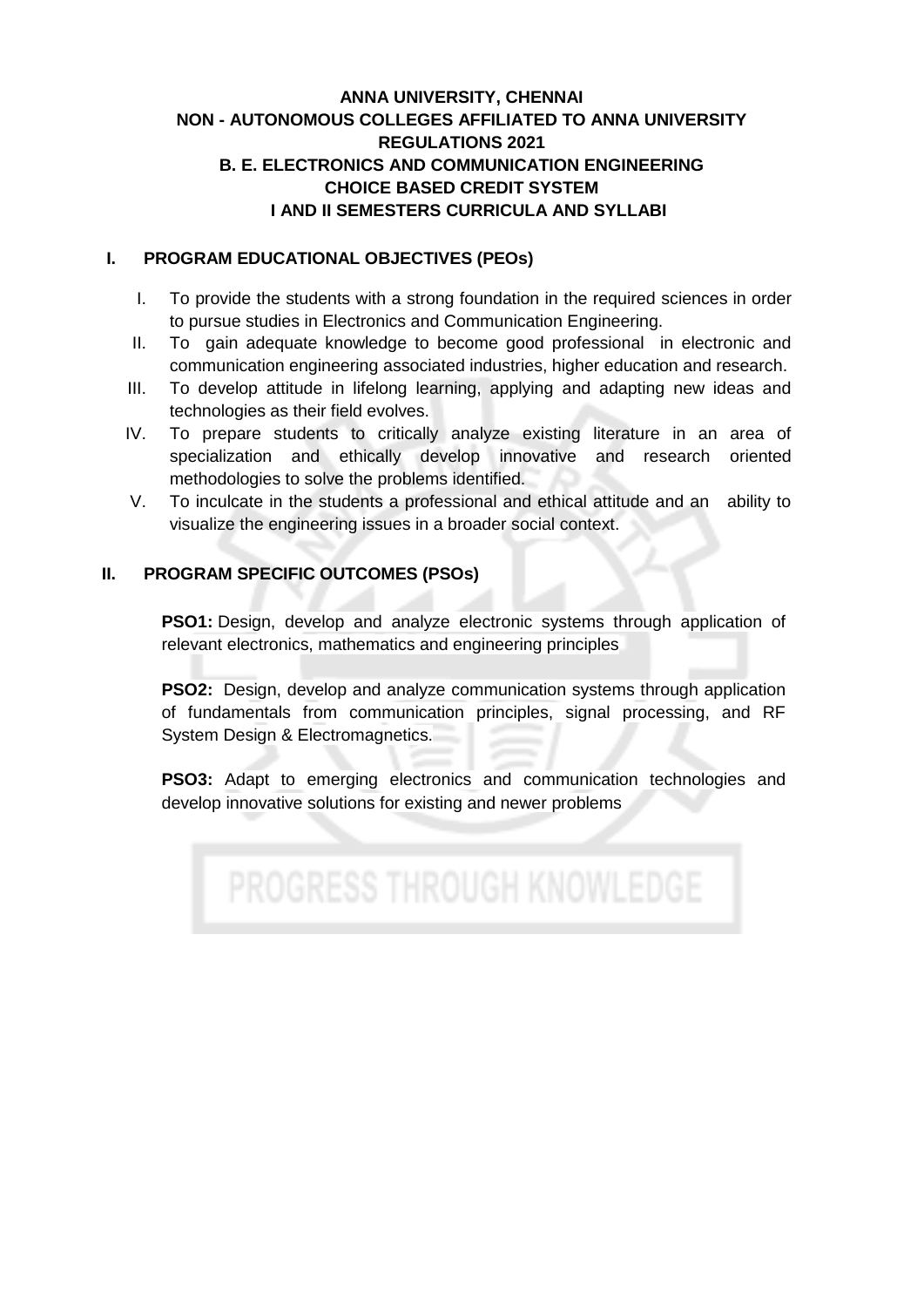# **ANNA UNIVERSITY, CHENNAI NON - AUTONOMOUS COLLEGES AFFILIATED TO ANNA UNIVERSITY REGULATIONS 2021 B. E. ELECTRONICS AND COMMUNICATION ENGINEERING CHOICE BASED CREDIT SYSTEM I AND II SEMESTERS CURRICULA AND SYLLABI SEMESTER I**

| S.<br>NO.        | <b>COURSE</b><br><b>CODE</b> | <b>COURSE TITLE</b>           | <b>CATE-</b><br><b>GORY</b> |                | <b>PERIODS</b><br><b>PER WEEK</b> |                | <b>TOTAL</b><br><b>CONTACT</b> | <b>CREDITS</b> |  |
|------------------|------------------------------|-------------------------------|-----------------------------|----------------|-----------------------------------|----------------|--------------------------------|----------------|--|
|                  |                              |                               |                             |                |                                   | P              | <b>PERIODS</b>                 |                |  |
| 1.               | IP3151                       | <b>Induction Programme</b>    |                             |                |                                   |                |                                | $\overline{0}$ |  |
| <b>THEORY</b>    |                              |                               |                             |                |                                   |                |                                |                |  |
| 2.               | <b>HS3151</b>                | Professional English - I      | <b>HSMC</b>                 | 3              |                                   | 0              | 4                              | 4              |  |
| 3.               | MA3151                       | Matrices and Calculus         | <b>BSC</b>                  | 3              | 1                                 | $\Omega$       | 4                              | 4              |  |
| $\overline{4}$ . | PH3151                       | <b>Engineering Physics</b>    | <b>BSC</b>                  | 3              | 0                                 | 0              | 3                              | 3              |  |
| 5.               | CY3151                       | <b>Engineering Chemistry</b>  | <b>BSC</b>                  | 3              | $\overline{0}$                    | $\overline{0}$ | 3                              | 3              |  |
| 6.               | GE3151                       | Problem Solving and Python    | <b>ESC</b>                  | 3              | $\overline{0}$                    | $\overline{0}$ | 3                              | 3              |  |
|                  |                              | Programming                   |                             |                |                                   |                |                                |                |  |
|                  | <b>PRACTICALS</b>            |                               |                             |                |                                   |                |                                |                |  |
| 7.               | GE3171                       | Problem Solving and Python    | <b>ESC</b>                  | $\overline{0}$ | $\mathbf 0$                       | $\overline{4}$ | 4                              | 2              |  |
|                  |                              | <b>Programming Laboratory</b> |                             |                |                                   |                |                                |                |  |
| 8.               | <b>BS3171</b>                | <b>Physics and Chemistry</b>  | <b>BSC</b>                  | $\overline{0}$ | $\overline{0}$                    | 4              | 4                              | $\overline{2}$ |  |
|                  |                              | Laboratory                    |                             |                |                                   |                |                                |                |  |
|                  |                              |                               | <b>TOTAL</b>                | 15             | $\mathbf{2}$                      | 8              | 25                             | 21             |  |

# **SEMESTER II**

| S.                | <b>COURSE</b> | <b>COURSE TITLE</b>                                  |              |                | <b>WEEK</b>    | <b>PERIODS PER</b> | <b>TOTAL</b><br><b>CONTACT</b> | <b>CREDITS</b> |
|-------------------|---------------|------------------------------------------------------|--------------|----------------|----------------|--------------------|--------------------------------|----------------|
| NO.               | <b>CODE</b>   |                                                      | <b>GORY</b>  | L              |                | P                  | <b>PERIODS</b>                 |                |
|                   | <b>THEORY</b> |                                                      |              |                |                |                    |                                |                |
| 1.                | <b>HS3251</b> | Professional English - II                            | <b>HSMC</b>  | 3              |                | 0                  | 4                              | 4              |
| 2.                | MA3251        | <b>Statistics and Numerical Methods</b>              | <b>BSC</b>   | 3              |                | $\overline{0}$     | 4                              | 4              |
| 3.                | PH3254        | Physics for Electronics<br>Engineering               | <b>BSC</b>   | 3              | 0              | $\Omega$           | 3                              | 3              |
| 4.                | BE3254        | <b>Electrical and Instrumentation</b><br>Engineering | <b>ESC</b>   | 3              | $\overline{0}$ | $\Omega$           | 3                              | 3              |
| 5.                | GE3251        | <b>Engineering Graphics</b>                          | <b>ESC</b>   | $\overline{2}$ | $\overline{0}$ | 4                  | 6                              | 4              |
| 6.                | EC3251        | <b>Circuit Analysis</b>                              | <b>PCC</b>   | 3              | 1              | $\Omega$           | $\overline{4}$                 | 4              |
| 7 <sub>1</sub>    |               | NCC Credit Course Level 1*                           |              | $\overline{2}$ | 0              | $\overline{0}$     | 2                              | $2^*$          |
| <b>PRACTICALS</b> |               |                                                      |              |                |                |                    |                                |                |
| 8.                | GE3271        | <b>Engineering Practices Laboratory</b>              | <b>ESC</b>   | $\overline{0}$ | $\overline{0}$ | 4                  | 4                              | $\overline{2}$ |
| 9.                | EC3271        | <b>Circuits Analysis Laboratory</b>                  | <b>PCC</b>   | $\Omega$       | 0              | $\overline{2}$     | $\overline{2}$                 |                |
|                   |               |                                                      | <b>TOTAL</b> | 17             | 3              | 10                 | 30                             | 25             |

\*NCC Credit Course level 1 is offered for NCC students only. The grades earned by the students will be recorded in the Mark Sheet, however the same shall not be considered for the computation of CGPA.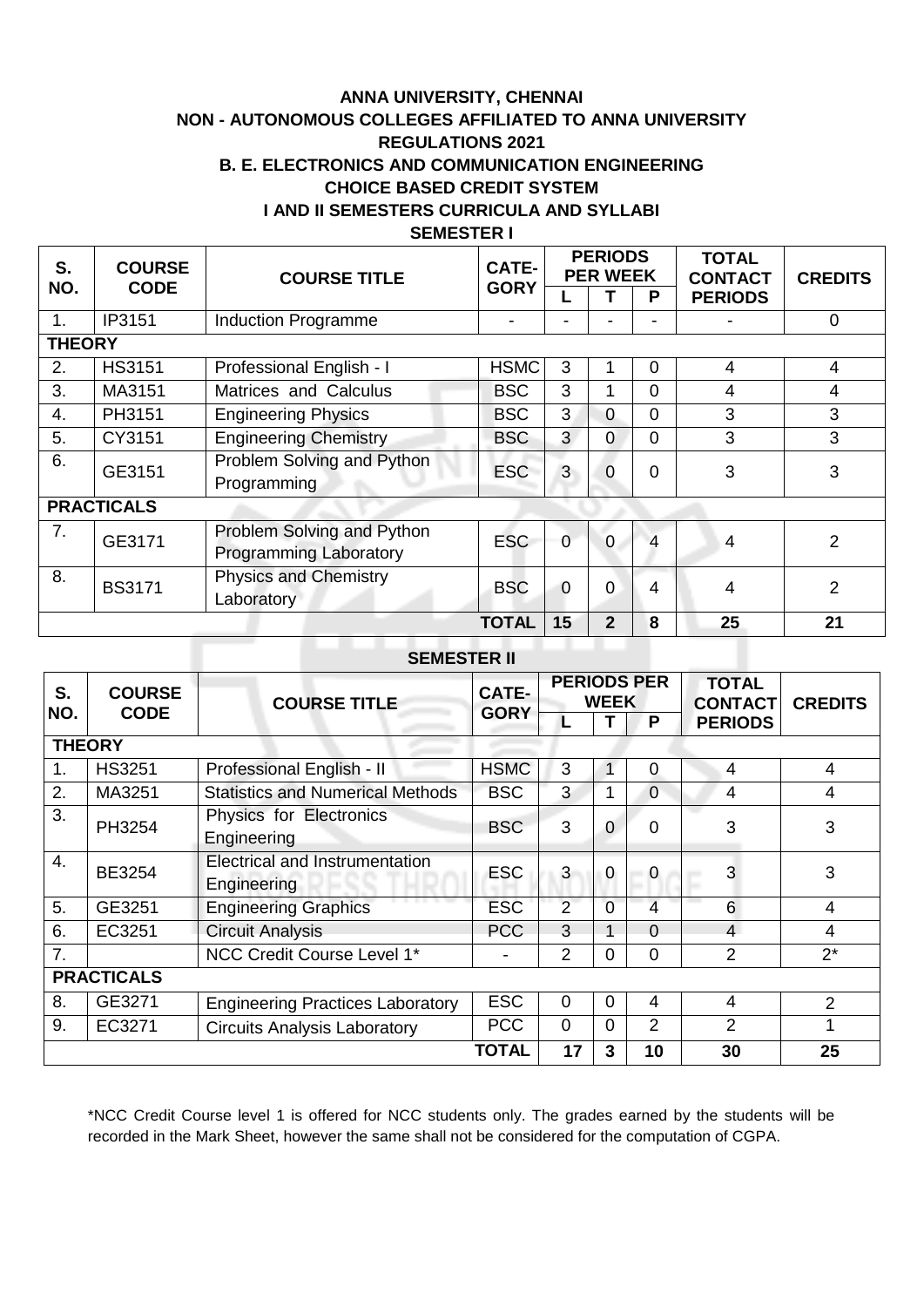#### **IP3151 INDUCTION PROGRAMME**

This is a mandatory 2 week programme to be conducted as soon as the students enter the institution. Normal classes start only after the induction program is over.

The induction programme has been introduced by AICTE with the following objective:

"Engineering colleges were established to train graduates well in the branch/department of admission, have a holistic outlook, and have a desire to work for national needs and beyond. The graduating student must have knowledge and skills in the area of his/her study. However, he/she must also have broad understanding of society and relationships. Character needs to be nurtured as an essential quality by which he/she would understand and fulfill his/her responsibility as an engineer, a citizen and a human being. Besides the above, several meta-skills and underlying values are needed."

"One will have to work closely with the newly joined students in making them feel comfortable, allow them to explore their academic interests and activities, reduce competition and make them work for excellence, promote bonding within them, build relations between teachers and students, give a broader view of life, and build character. "

Hence, the purpose of this programme is to make the students feel comfortable in their new environment, open them up, set a healthy daily routine, create bonding in the batch as well as between faculty and students, develop awareness, sensitivity and understanding of the self, people around them, society at large, and nature.

The following are the activities under the induction program in which the student would be fully engaged throughout the day for the entire duration of the program.

(i) Physical Activity

This would involve a daily routine of physical activity with games and sports, yoga, gardening, etc.

(ii) Creative Arts

Every student would choose one skill related to the arts whether visual arts or performing arts. Examples are painting, sculpture, pottery, music, dance etc. The student would pursue it everyday for the duration of the program. These would allow for creative expression. It would develop a sense of aesthetics and

also enhance creativity which would, hopefully, grow into engineering design later.

(iii) Universal Human Values

This is the anchoring activity of the Induction Programme. It gets the student to explore oneself and allows one to experience the joy of learning, stand up to peer pressure, take decisions with courage, be aware of relationships with colleagues and supporting stay in the hostel and department, be sensitive to others, etc. A module in Universal Human Values provides the base. Methodology of teaching this content is extremely important. It must not be through do's and dont's, but get students to explore and think by engaging them in a dialogue. It is best taught through group discussions and real life activities rather than lecturing.

Discussions would be conducted in small groups of about 20 students with a faculty

mentor each. It would be effective that the faculty mentor assigned is also the faculty advisor for the student for the full duration of the UG programme.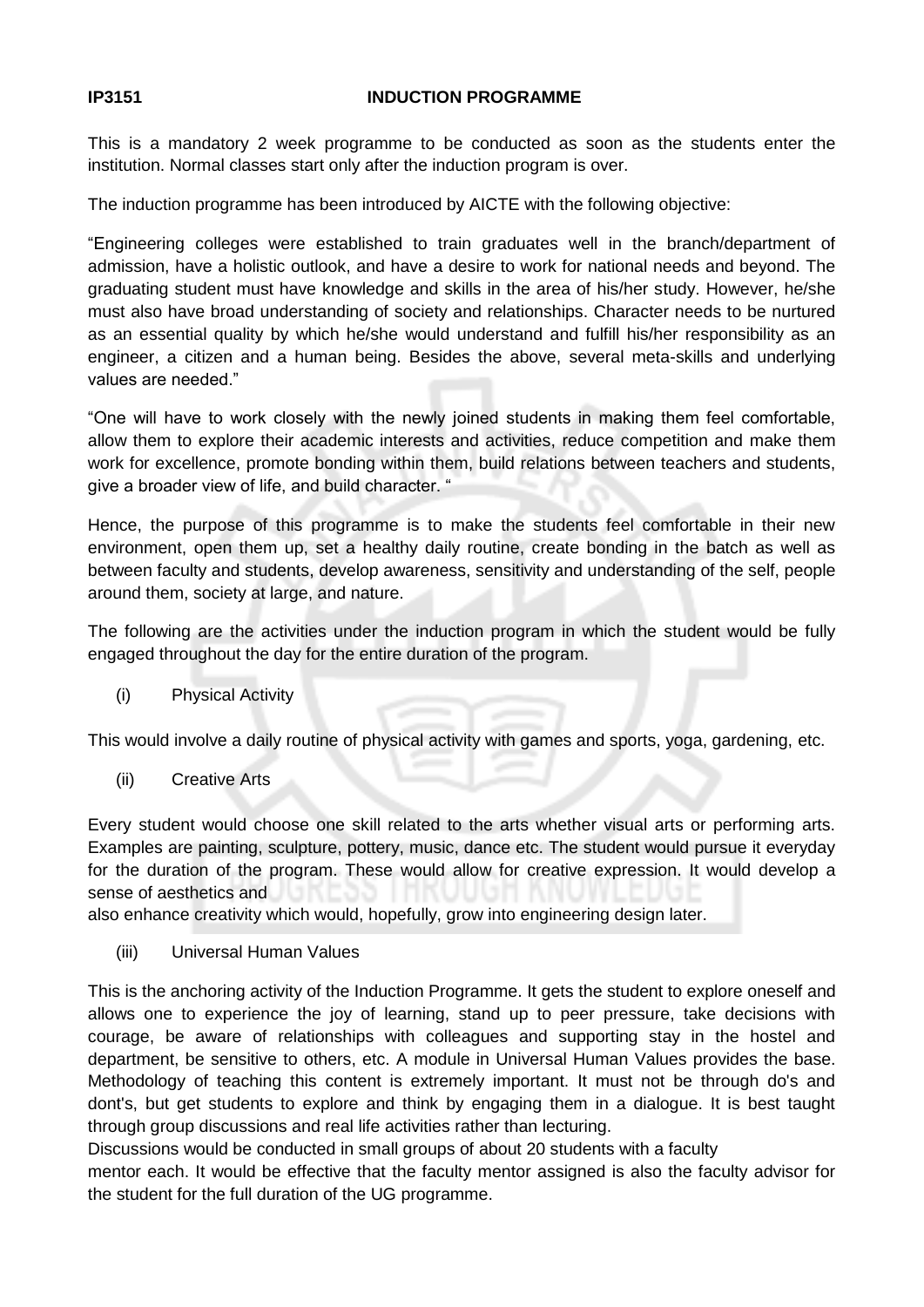(iv) Literary Activity

Literary activity would encompass reading, writing and possibly, debating, enacting a play etc.

(v) Proficiency Modules

This would address some lacunas that students might have, for example, English, computer familiarity etc.

(vi) Lectures by Eminent People

Motivational lectures by eminent people from all walks of life should be arranged to give the students exposure to people who are socially active or in public life.

(vii) Visits to Local Area

A couple of visits to the landmarks of the city, or a hospital or orphanage could be organized. This would familiarize them with the area as well as expose them to the under privileged.

(viii) Familiarization to Dept./Branch & Innovations

They should be told about what getting into a branch or department means what role it plays in society, through its technology. They should also be shown the laboratories, workshops & other facilities.

(ix) Department Specific Activities

About a week can be spent in introducing activities (games, quizzes, social interactions, small experiments, design thinking etc.) that are relevant to the particular branch of Engineering / Technology / Architecture that can serve as a motivation and kindle interest in building things (become a maker) in that particular field. This can be conducted in the form of a workshop. For example, CSE and IT students may be introduced to activities that kindle computational thinking, and get them to build simple games. ECE students may be introduced to building simple circuits as an extension of their knowledge in Science, and so on. Students may be asked to build stuff using their knowledge of science.

**Induction Programme is totally an activity based programme and therefore there shall be no tests / assessments during this programme.**

References: Guide to Induction program from AICTE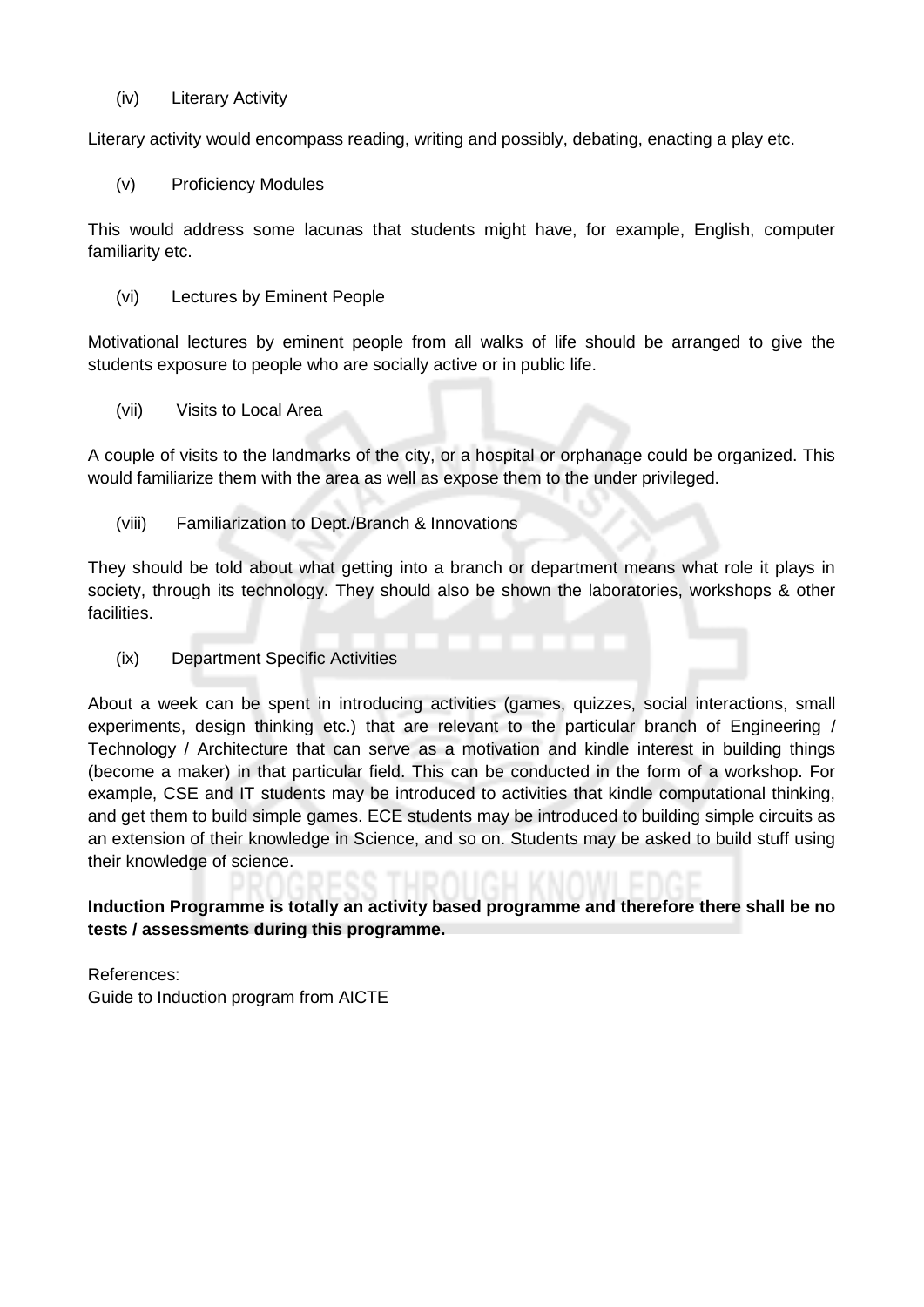**HS3151 PROFESSIONAL ENGLISH - I L T P C**

#### **3 1 0 4 COURSE OBJECTIVES:**

- To improve the communicative competence of learners
- To help learners use language effectively in academic /work contexts
- To build on students' English language skills by engaging them in listening, speaking and grammar learning activities that are relevant to authentic contexts.
- To develop learners' ability to read and write complex texts, summaries, articles, blogs, definitions, essays and user manuals.
- To use language efficiently in expressing their opinions via various media.

# **INTRODUCTION TO EFFECTIVE COMMUNICATION 1 1**

- What is effective communication? (There are many interesting activities for this.)
- Why is communication critical for excellence during study, research and work?
- What are the seven C's of effective communication?
- What are key language skills?
- What is effective listening? What does it involve?
- What is effective speaking?
- What does it mean to be an excellent reader? What should you be able to do?
- What is effective writing?
- How does one develop language and communication skills?
- What does the course focus on? How are communication and language skills going to be enhanced during this course? What do you as a learner need to do to enhance your English language and communication skills to get the best out of this course?

### UNIT I INTRODUCTION TO FUNDAMENTALS OF COMMUNICATION 11

Listening –for general information-specific details- conversation: Introduction to classmates - Audio / video (formal & informal); Telephone conversation; Listening to voicemail & messages; Listening and filling a form

Speaking - Self Introduction; Introducing a friend; Conversation - politeness strategies; Telephone conversation; Leave a voicemail; Leave a message with another person; asking for information to fill details in a form.

Reading - Reading brochures (technical context), telephone messages / social media messages relevant to technical contexts and emails.

Writing - Writing emails / letters introducing oneself

Grammar - Present Tense (simple and progressive); Question types: Wh / Yes or No/ and Tags

Vocabulary - Synonyms; One word substitution; Abbreviations & Acronyms (as used in technical contexts).

#### **UNIT II NARRATION AND SUMMATION 12**

Listening - Listening to podcasts, anecdotes / stories / event narration; documentaries and interviews with celebrities.

Speaking - Narrating personal experiences / events; Interviewing a celebrity; Reporting / and summarizing documentaries / podcasts/ interviews.

Reading - Reading biographies, travelogues, newspaper reports, Excerpts from literature, and travel & technical blogs.

Writing - Guided writing-- Paragraph writing Short Report on an event (field trip etc.)

Grammar –Past tense (simple); Subject-Verb Agreement; and Prepositions

Vocabulary - Word forms (prefixes & suffixes); Synonyms and Antonyms. Phrasal verbs.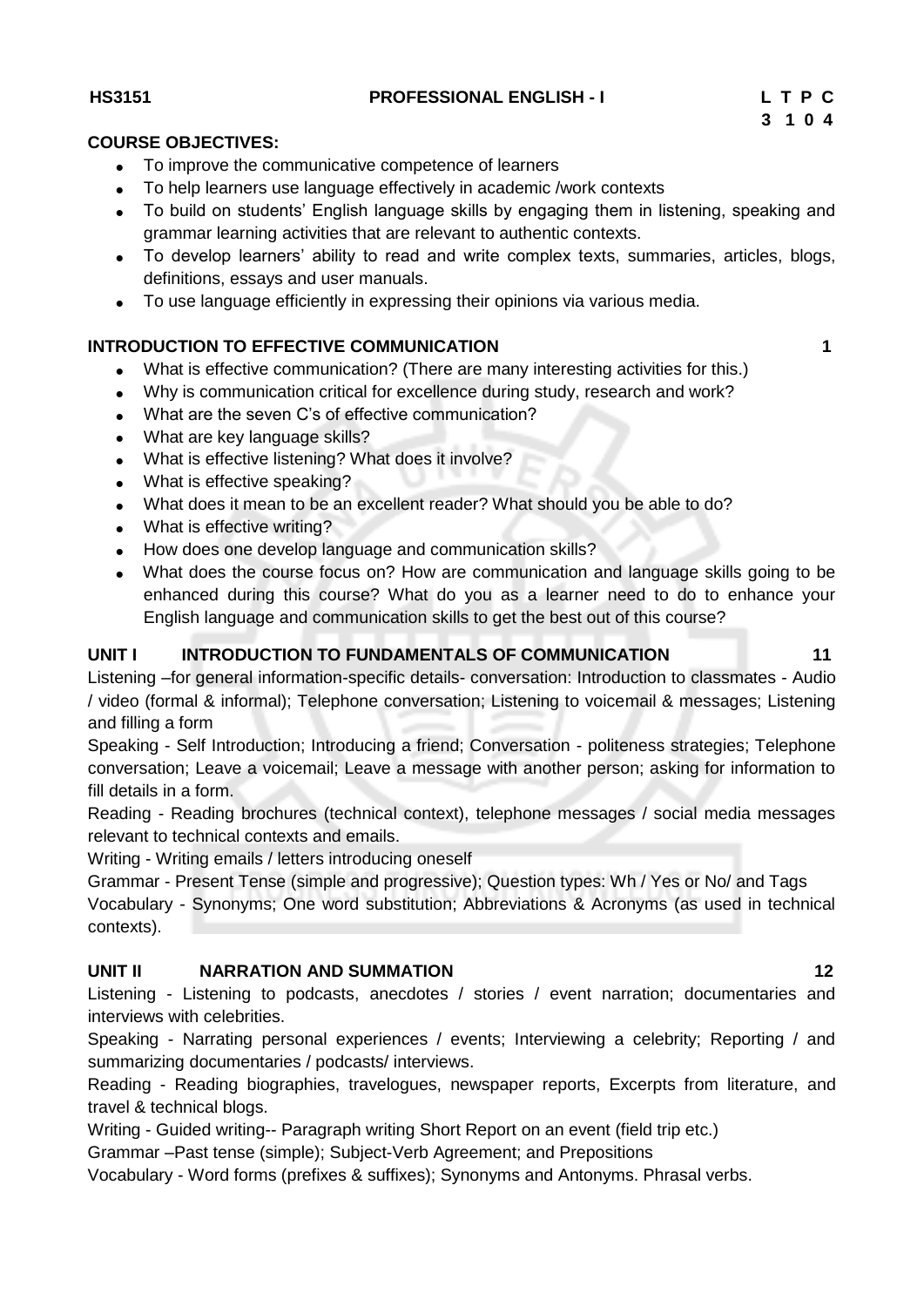# **UNIT III** DESCRIPTION OF A PROCESS / PRODUCT 12 **12**

Listening - Listen to a product and process descriptions; a classroom lecture; and advertisements about products.

Speaking – Picture description; giving instruction to use the product; Presenting a product; and Summarizing a lecture.

Reading – Reading advertisements, gadget reviews; user manuals.

Writing - Writing definitions; instructions; and Product /Process description.

Grammar - Imperatives; Adjectives; Degrees of comparison; Present & Past Perfect Tenses. Vocabulary - Compound Nouns, Homonyms; and Homophones, discourse markers (connectives & sequence words)

# **UNIT IV CLASSIFICATION AND RECOMMENDATIONS 12**

Listening – Listening to TED Talks; Scientific lectures; and educational videos.

Speaking – Small Talk; Mini presentations and making recommendations.

Reading – Newspaper articles; Journal reports –and Non Verbal Communication (tables, pie charts etc,)

Writing – Note-making / Note-taking (\*Study skills to be taught, not tested; Writing recommendations; Transferring information from non verbal (chart , graph etc, to verbal mode)

Grammar – Articles; Pronouns - Possessive & Relative pronouns.

Vocabulary - Collocations; Fixed / Semi fixed expressions.

# **UNIT V EXPRESSION 12**

Listening – Listening to debates/ discussions; different viewpoints on an issue; and panel discussions.

Speaking –group discussions, Debates, and Expressing opinions through Simulations & Role play. Reading – Reading editorials; and Opinion Blogs;

Writing – Essay Writing (Descriptive or narrative).

Grammar – Future Tenses, Punctuation; Negation (Statements & Questions); and Simple, Compound & Complex Sentences.

Vocabulary - Cause & Effect Expressions – Content vs Function words.

# **TOTAL: 60 PERIODS**

# **COURSE OUTCOMES:**

At the end of the course, learners will be able

- To listen and comprehend complex academic texts
- To read and infer the denotative and connotative meanings of technical texts
- To write definitions, descriptions, narrations and essays on various topics
- To speak fluently and accurately in formal and informal communicative contexts
- To express their opinions effectively in both oral and written medium of communication

# **TEXT BOOKS:**

- 1. English for Engineers & Technologists Orient Blackswan Private Ltd. Department of English, Anna University, (2020 edition)
- 2. English for Science & Technology Cambridge University Press, 2021.
- 3. Authored by Dr. Veena Selvam, Dr. Sujatha Priyadarshini, Dr. Deepa Mary Francis, Dr. KN. Shoba, and Dr. Lourdes Joevani, Department of English, Anna University.

# **REFERENCES:**

1. Technical Communication – Principles and Practices By Meenakshi Raman & Sangeeta Sharma, Oxford Univ. Press, 2016, New Delhi.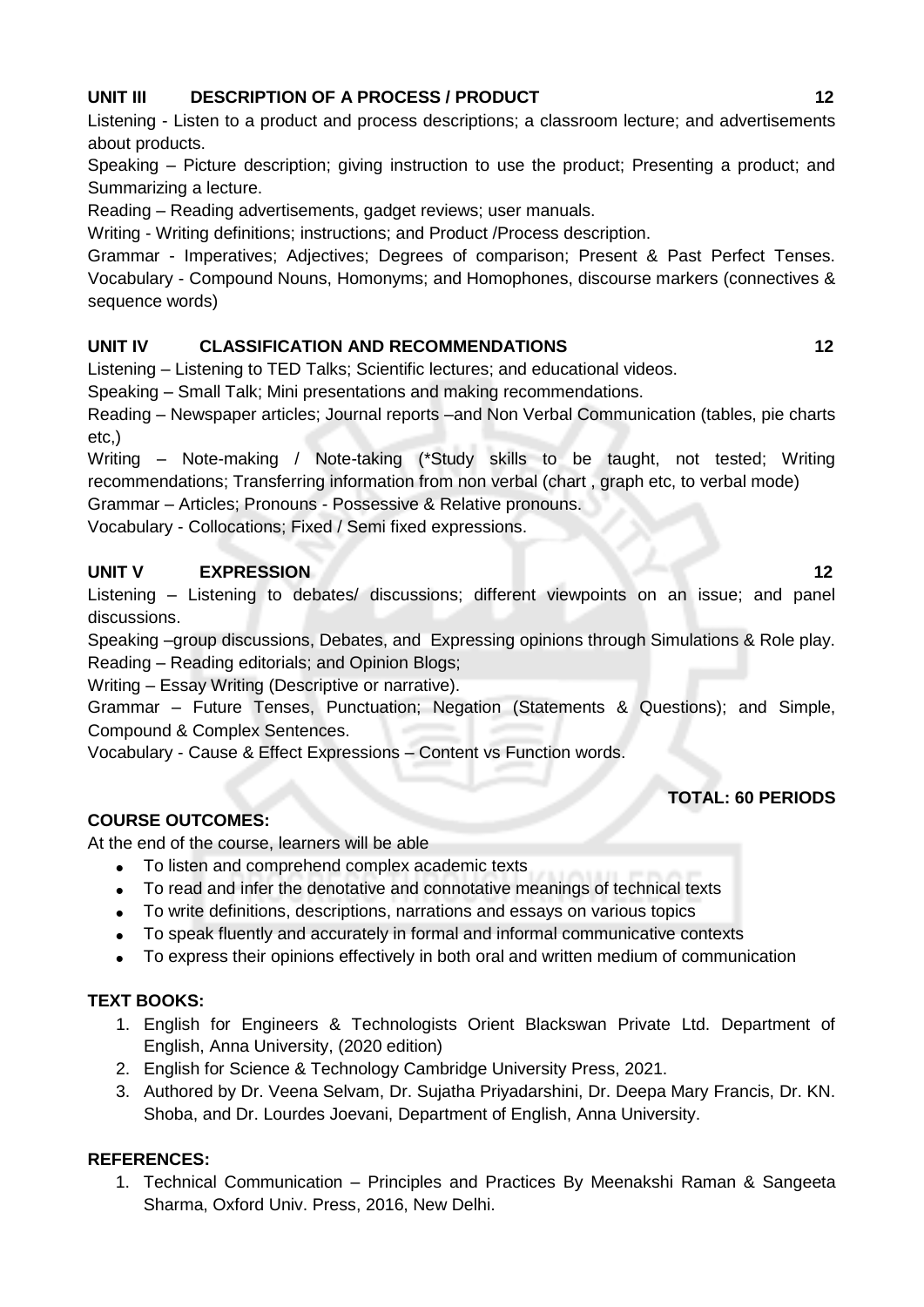- 2. A Course Book on Technical English by Lakshmi Narayanan, Scitech Publications (India) Pvt. Ltd.
- 3. English For Technical Communication (With CD) by [Aysha Viswamohan,](https://www.amazon.in/s/ref=dp_byline_sr_book_1?ie=UTF8&field-author=Aysha+Viswamohan&search-alias=stripbooks) Mcgraw Hill Education, ISBN : 0070264244.
- 4. Effective Communication Skill, Kulbhusan Kumar, R S Salaria, Khanna Publishing House.
- 5. Learning to Communicate Dr. V. Chellammal, Allied Publishing House, New Delhi,2003.

| MA3151 | <b>MATRICES AND CALCULUS</b> |  | L T P C |  |
|--------|------------------------------|--|---------|--|
|        |                              |  |         |  |

#### **3 1 0 4**

#### **COURSE OBJECTIVES:**

- To develop the use of matrix algebra techniques that are needed by engineers for practical applications.
- To familiarize the students with differential calculus.
- To familiarize the student with functions of several variables. This is needed in many branches of engineering.
- To make the students understand various techniques of integration.
- To acquaint the student with mathematical tools needed in evaluating multiple integrals and their applications.

#### **UNIT I** MATRICES 9 + 3

Eigenvalues and Eigenvectors of a real matrix – Characteristic equation – Properties of Eigenvalues and Eigenvectors – Cayley - Hamilton theorem – Diagonalization of matrices by orthogonal transformation – Reduction of a quadratic form to canonical form by orthogonal transformation – Nature of quadratic forms – Applications : Stretching of an elastic membrane.

#### **UNIT II DIFFERENTIAL CALCULUS 9 + 3**

Representation of functions - Limit of a function - Continuity - Derivatives - Differentiation rules (sum, product, quotient, chain rules) - Implicit differentiation - Logarithmic differentiation - Applications : Maxima and Minima of functions of one variable.

#### **UNIT III FUNCTIONS OF SEVERAL VARIABLES 9 + 3**

Partial differentiation – Homogeneous functions and Euler's theorem – Total derivative – Change of variables – Jacobians – Partial differentiation of implicit functions – Taylor's series for functions of two variables – Applications : Maxima and minima of functions of two variables and Lagrange's method of undetermined multipliers.

#### **UNIT IV INTEGRAL CALCULUS 9 + 3**

Definite and Indefinite integrals - Substitution rule - Techniques of Integration : Integration by parts, Trigonometric integrals, Trigonometric substitutions, Integration of rational functions by partial fraction, Integration of irrational functions - Improper integrals - Applications : Hydrostatic force and pressure, moments and centres of mass.

#### **UNIT V MULTIPLE INTEGRALS 9 + 3**

Double integrals – Change of order of integration – Double integrals in polar coordinates – Area enclosed by plane curves – Triple integrals – Volume of solids – Change of variables in double and triple integrals – Applications : Moments and centres of mass, moment of inertia.

#### **TOTAL: 60 PERIODS**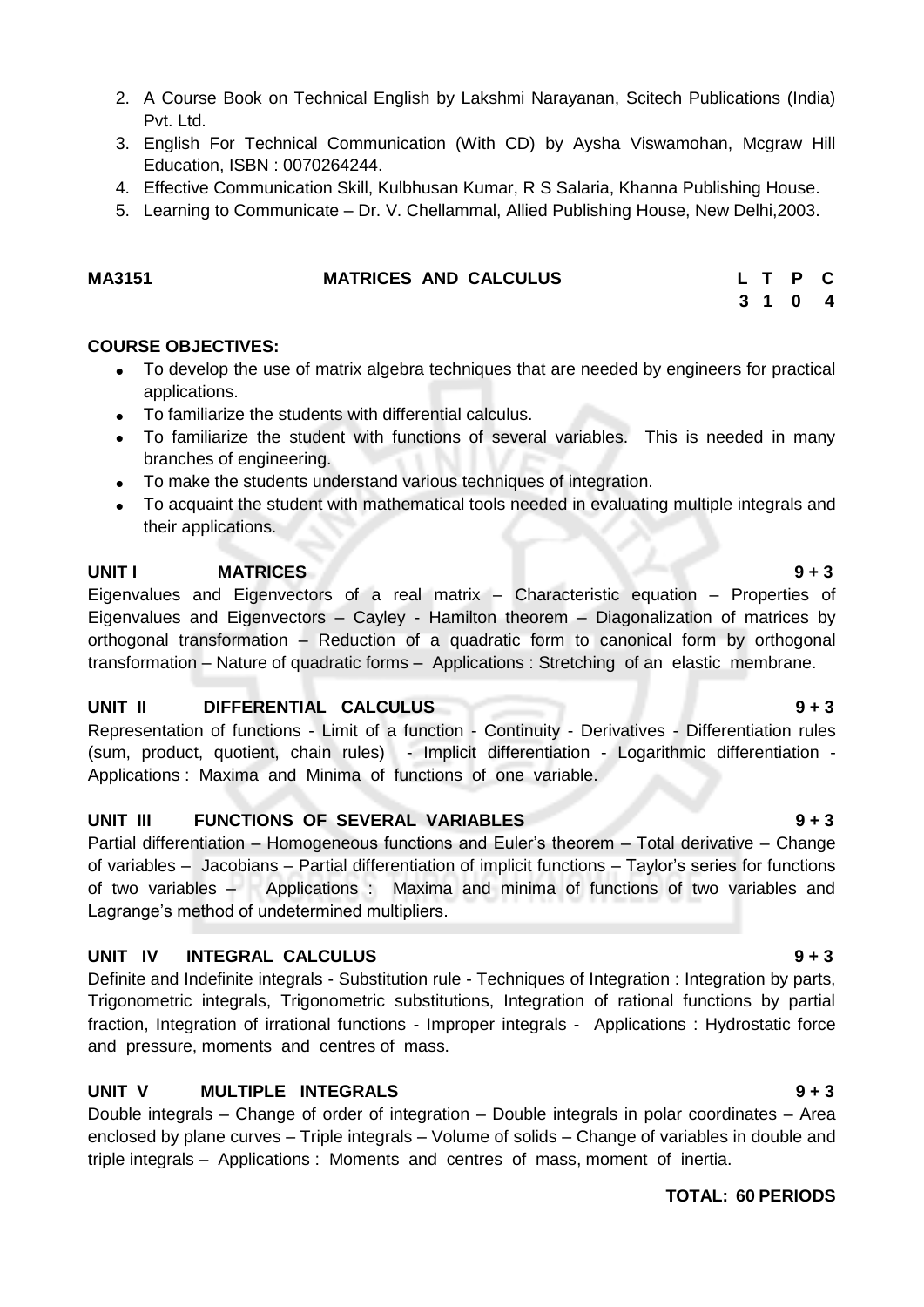#### **COURSE OUTCOMES:**

At the end of the course the students will be able to

- Use the matrix algebra methods for solving practical problems.
- Apply differential calculus tools in solving various application problems.
- Able to use differential calculus ideas on several variable functions.
- Apply different methods of integration in solving practical problems.
- Apply multiple integral ideas in solving areas, volumes and other practical problems.

### **TEXT BOOKS:**

- 1. Kreyszig.E, "Advanced Engineering Mathematics", John Wiley and Sons, 10<sup>th</sup> Edition, New Delhi, 2016.
- 2. Grewal.B.S., "Higher Engineering Mathematics", Khanna Publishers, New Delhi, 44<sup>th</sup> Edition , 2018.
- 3. James Stewart, " Calculus : Early Transcendentals ", Cengage Learning,  $8<sup>th</sup>$  Edition, New Delhi, 2015. [For Units II & IV - Sections 1.1, 2.2, 2.3, 2.5, 2.7 (Tangents problems only), 2.8, 3.1 to 3.6, 3.11, 4.1, 4.3, 5.1 (Area problems only), 5.2, 5.3, 5.4 (excluding net change theorem), 5.5, 7.1 - 7.4 and 7.8 ].

### **REFERENCES:**

- 1. Anton. H, Bivens. I and Davis. S, " Calculus", Wiley, 10<sup>th</sup> Edition, 2016
- 2. Bali. N., Goyal. M. and Watkins. C., "Advanced Engineering Mathematics", Firewall Media (An imprint of Lakshmi Publications Pvt., Ltd.,), New Delhi,  $7<sup>th</sup>$  Edition, 2009.
- 3. Jain . R.K. and Iyengar. S.R.K., "Advanced Engineering Mathematics", Narosa Publications, New Delhi, 5<sup>th</sup> Edition, 2016.
- 4. Narayanan. S. and Manicavachagom Pillai. T. K., "Calculus" Volume I and II, S. Viswanathan Publishers Pvt. Ltd., Chennai, 2009.
- 5. Ramana. B.V., "Higher Engineering Mathematics"*,* McGraw Hill Education Pvt. Ltd, New Delhi, 2016.
- 6. Srimantha Pal and Bhunia. S.C, "Engineering Mathematics" Oxford University Press, 2015.
- 7. Thomas. G. B., Hass. J. and Weir. M.D. " Thomas Calculus ", 14<sup>th</sup> Edition, Pearson India, 2018.

# **PH3151 ENGINEERING PHYSICS L T P C**

# **3 0 0 3**

#### **COURSE OBJECTIVES:**

- To make the students effectively achieve an understanding of mechanics.
- To enable the students to gain knowledge of electromagnetic waves and its applications.
- To introduce the basics of oscillations, optics and lasers.
- Equipping the students to successfully understand the importance of quantum physics.
- To motivate the students towards the applications of quantum mechanics.

#### **UNIT I MECHANICS 9**

Multi-particle dynamics: Center of mass  $(CM) - CM$  of continuous bodies – motion of the  $CM$ kinetic energy of the system of particles. Rotation of rigid bodies: Rotational kinematics – rotational kinetic energy and moment of inertia - theorems of M .I –moment of inertia of continuous bodies – M.I of a diatomic molecule - torque – rotational dynamics of rigid bodies – conservation of angular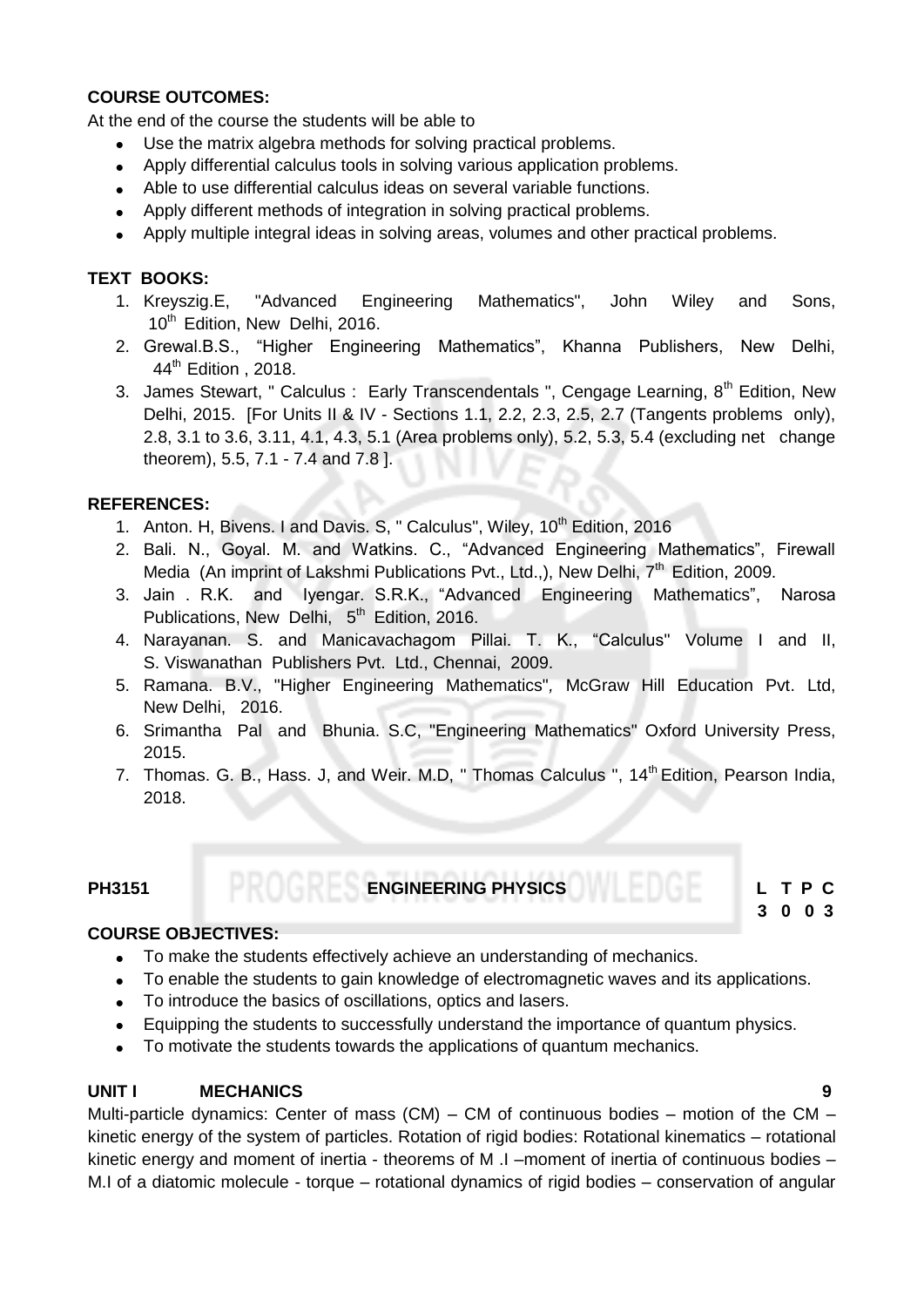momentum – rotational energy state of a rigid diatomic molecule - gyroscope - torsional pendulum – double pendulum –Introduction to nonlinear oscillations.

# **UNIT II ELECTROMAGNETIC WAVES 9**

The Maxwell's equations - wave equation; Plane electromagnetic waves in vacuum, Conditions on the wave field - properties of electromagnetic waves: speed, amplitude, phase, orientation and waves in matter - polarization - Producing electromagnetic waves - Energy and momentum in EM waves: Intensity, waves from localized sources, momentum and radiation pressure - Cell-phone reception. Reflection and transmission of electromagnetic waves from a non-conducting mediumvacuum interface for normal incidence.

### **UNIT III OSCILLATIONS, OPTICS AND LASERS 9**

Simple harmonic motion - resonance –analogy between electrical and mechanical oscillating systems - waves on a string - standing waves - traveling waves - Energy transfer of a wave - sound waves - Doppler effect. Reflection and refraction of light waves - total internal reflection interference –Michelson interferometer –Theory of air wedge and experiment. Fighteory of laser characteristics - Spontaneous and stimulated emission - Einstein's coefficients - population inversion - Nd-YAG laser,  $CO<sub>2</sub>$  laser, semiconductor laser –Basic applications of lasers in industry.

### **UNIT IV BASIC QUANTUM MECHANICS 9**

Photons and light waves - Electrons and matter waves –Compton effect - The Schrodinger equation (Time dependent and time independent forms) - meaning of wave function - Normalization –Free particle - particle in a infinite potential well: 1D,2D and 3D Boxes-Normalization, probabilities and the correspondence principle.

### **UNIT V APPLIED QUANTUM MECHANICS 9**

The harmonic oscillator(qualitative)- Barrier penetration and quantum tunneling(qualitative)- Tunneling microscope - Resonant diode - Finite potential wells (qualitative)- Bloch's theorem for particles in a periodic potential –Basics of Kronig-Penney model and origin of energy bands.

#### **TOTAL : 45 PERIODS**

# **COURSE OUTCOMES:**

After completion of this course, the students should be able to

- Understand the importance of mechanics.
- Express their knowledge in electromagnetic waves.
- Demonstrate a strong foundational knowledge in oscillations, optics and lasers.
- Understand the importance of quantum physics.
- Comprehend and apply quantum mechanical principles towards the formation of energy bands.

# **TEXT BOOKS:**

- 1. D.Kleppner and R.Kolenkow. An Introduction to Mechanics. McGraw Hill Education (Indian Edition), 2017.
- 2. E.M.Purcell and D.J.Morin, Electricity and Magnetism, Cambridge Univ.Press, 2013.
- 3. Arthur Beiser, Shobhit Mahajan, S. Rai Choudhury, Concepts of Modern Physics, McGraw-Hill (Indian Edition), 2017.

#### **REFERENCES:**

- 1. R.Wolfson. Essential University Physics. Volume 1 & 2. Pearson Education (Indian Edition), 2009.
- 2. Paul A. Tipler, Physic Volume 1 & 2, CBS, (Indian Edition), 2004.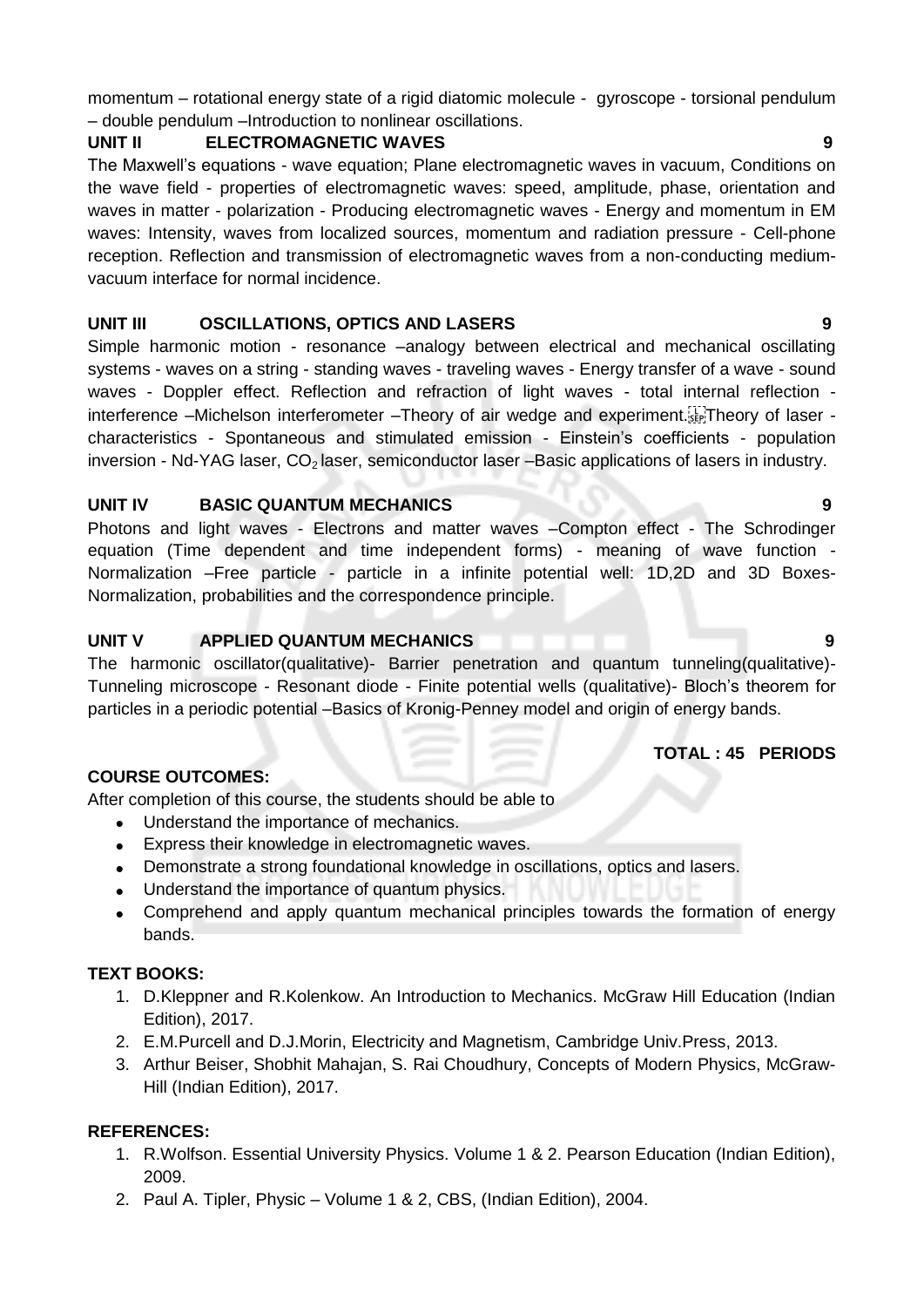- 3. K.Thyagarajan and A.Ghatak. Lasers: Fundamentals and Applications, Laxmi Publications, (Indian Edition), 2019.
- 4. D.Halliday, R.Resnick and J.Walker. Principles of Physics, Wiley (Indian Edition), 2015.
- 5. N.Garcia, A.Damask and S.Schwarz. Physics for Computer Science Students. Springer-Verlag, 2012.

#### **CY3151 ENGINEERING CHEMISTRY L T P C**

 **3 0 0 3**

### **COURSE OBJECTIVES:**

- To inculcate sound understanding of water quality parameters and water treatment techniques.
- To impart knowledge on the basic principles and preparatory methods of nanomaterials.
- To introduce the basic concepts and applications of phase rule and composites.
- To facilitate the understanding of different types of fuels, their preparation, properties and combustion characteristics.
- To familiarize the students with the operating principles, working processes and applications of energy conversion and storage devices.

### **UNIT I WATER AND ITS TREATMENT 9** 9

Water: Sources and impurities, Water quality parameters: Definition and significance of-color, odour, turbidity, pH, hardness, alkalinity, TDS, COD and BOD, fluoride and arsenic. Municipal water treatment: primary treatment and disinfection (UV, Ozonation, break-point chlorination). Desalination of brackish water: Reverse Osmosis. Boiler troubles: Scale and sludge, Boiler corrosion, Caustic embrittlement, Priming & foaming. Treatment of boiler feed water: Internal treatment (phosphate, colloidal, sodium aluminate and calgon conditioning) and External treatment – Ion exchange demineralization and zeolite process.

# **UNIT II NANOCHEMISTRY 9**

Basics: Distinction between molecules, nanomaterials and bulk materials; Size-dependent properties (optical, electrical, mechanical and magnetic); Types of nanomaterials: Definition, properties and uses of – nanoparticle, nanocluster, nanorod, nanowire and nanotube. Preparation of nanomaterials: sol-gel, solvothermal, laser ablation, chemical vapour deposition, electrochemical deposition and electro spinning. Applications of nanomaterials in medicine, agriculture, energy, electronics and catalysis.

# **UNIT III PHASE RULE AND COMPOSITES 9**

Phase rule: Introduction, definition of terms with examples. One component system - water system; Reduced phase rule; Construction of a simple eutectic phase diagram - Thermal analysis; Two component system: lead-silver system - Pattinson process.

Composites: Introduction: Definition & Need for composites; Constitution: Matrix materials (Polymer matrix, metal matrix and ceramic matrix) and Reinforcement (fiber, particulates, flakes and whiskers). Properties and applications of: Metal matrix composites (MMC), Ceramic matrix composites and Polymer matrix composites. Hybrid composites - definition and examples.

# **UNIT IV FUELS AND COMBUSTION 9**

Fuels: Introduction: Classification of fuels; Coal and coke: Analysis of coal (proximate and ultimate), Carbonization, Manufacture of metallurgical coke (Otto Hoffmann method). Petroleum and Diesel: Manufacture of synthetic petrol (Bergius process), Knocking - octane number, diesel oil - cetane number; Power alcohol and biodiesel.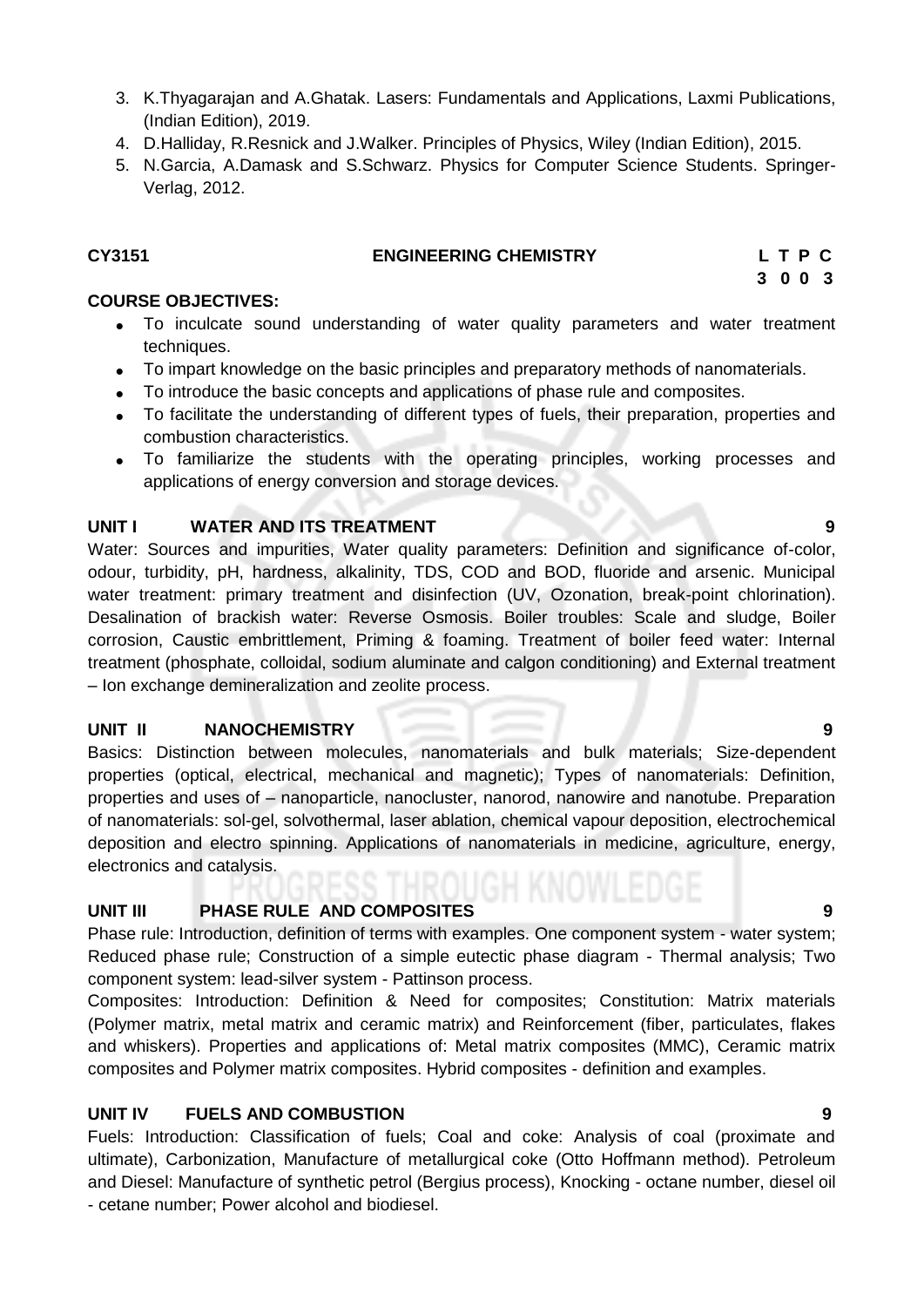Combustion of fuels: Introduction: Calorific value - higher and lower calorific values, Theoretical calculation of calorific value; Ignition temperature: spontaneous ignition temperature, Explosive range; Flue gas analysis - ORSAT Method.  $CO<sub>2</sub>$  emission and carbon footprint.

# **UNIT V ENERGY SOURCES AND STORAGE DEVICES 9**

Stability of nucleus: mass defect (problems), binding energy; Nuclear energy: light water nuclear power plant, breeder reactor. Solar energy conversion: Principle, working and applications of solar cells; Recent developments in solar cell materials. Wind energy; Geothermal energy; Batteries: Types of batteries, Primary battery - dry cell, Secondary battery - lead acid battery and lithium-ionbattery; Electric vehicles - working principles; Fuel cells:  $H_2$ - $O_2$  fuel cell, microbial fuel cell; Supercapacitors: Storage principle, types and examples.

# **TOTAL: 45 PERIODS**

# **COURSE OUTCOMES:**

At the end of the course, the students will be able:

- To infer the quality of water from quality parameter data and propose suitable treatment methodologies to treat water.
- To identify and apply basic concepts of nanoscience and nanotechnology in designing the synthesis of nanomaterials for engineering and technology applications.
- To apply the knowledge of phase rule and composites for material selection requirements.
- To recommend suitable fuels for engineering processes and applications.
- To recognize different forms of energy resources and apply them for suitable applications in energy sectors.

# **TEXT BOOKS:**

- 1. P. C. Jain and Monica Jain, "Engineering Chemistry", 17<sup>th</sup> Edition, Dhanpat Rai Publishing Company (P) Ltd, New Delhi, 2018.
- 2. Sivasankar B., "Engineering Chemistry", Tata McGraw-Hill Publishing Company Ltd, New Delhi, 2008.
- 3. S.S. Dara, "A Text book of Engineering Chemistry", S. Chand Publishing, 12<sup>th</sup> Edition, 2018

#### **REFERENCES:**

- 1. B. S. Murty, P. Shankar, Baldev Raj, B. B. Rath and James Murday, "Text book of nanoscience and nanotechnology", Universities Press-IIM Series in Metallurgy and Materials Science, 2018.
- 2. O.G. Palanna, "Engineering Chemistry" McGraw Hill Education (India) Private Limited, 2<sup>nd</sup> Edition, 2017.
- 3. Friedrich Emich, "Engineering Chemistry", Scientific International PVT, LTD, New Delhi, 2014.
- 4. ShikhaAgarwal, "Engineering Chemistry-Fundamentals and Applications", Cambridge University Press, Delhi, Second Edition, 2019.
- 5. O.V. Roussak and H.D. Gesser, Applied Chemistry-A Text Book for Engineers and Technologists, Springer Science Business Media, New York, 2nd Edition, 2013.

| GE3151 | <b>PROBLEM SOLVING AND PYTHON PROGRAMMING</b> | LTPC |  |  |
|--------|-----------------------------------------------|------|--|--|
|        |                                               | 3003 |  |  |

#### **COURSE OBJECTIVES:**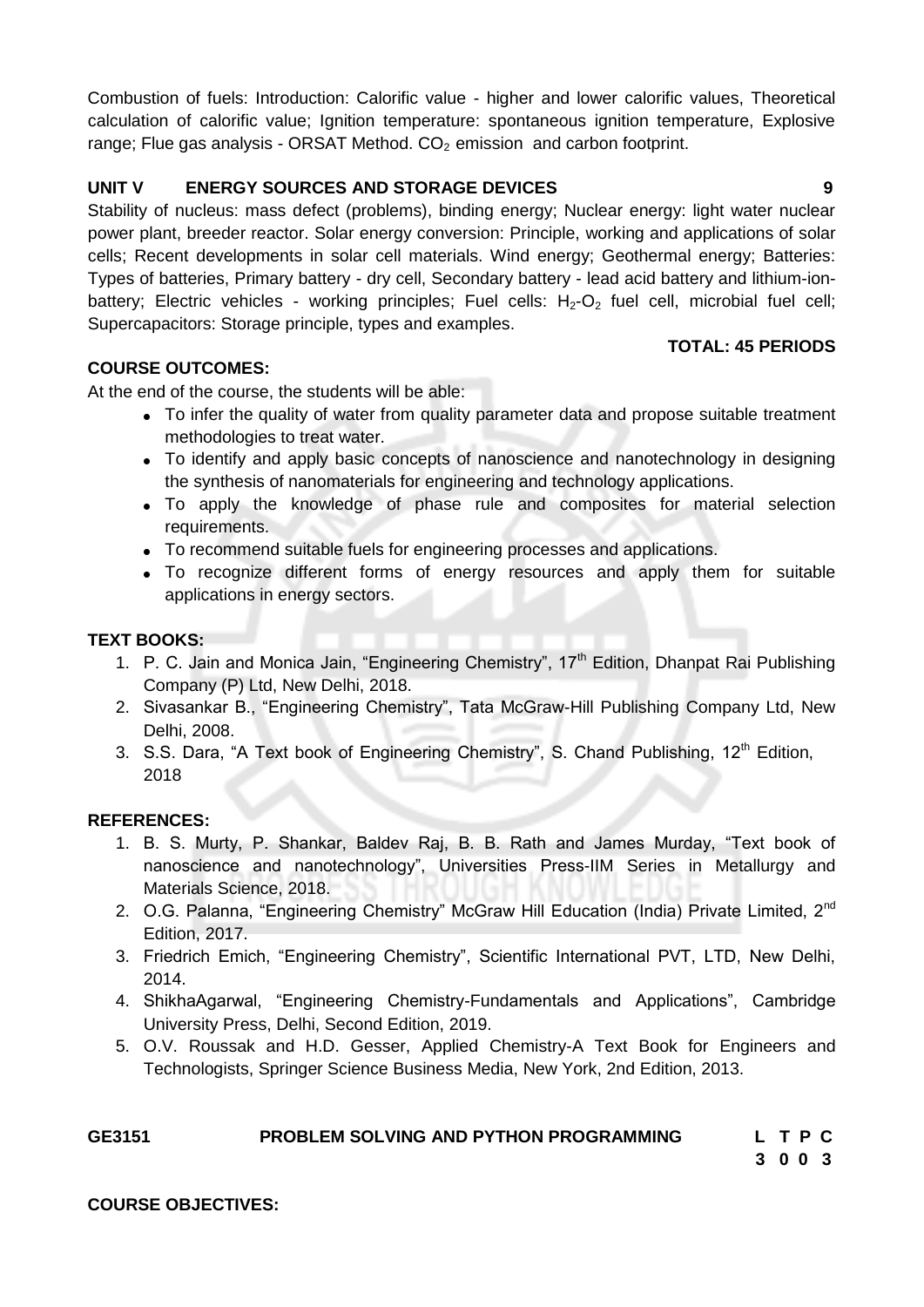- To understand the basics of algorithmic problem solving.
- To learn to solve problems using Python conditionals and loops.
- To define Python functions and use function calls to solve problems.
- To use Python data structures lists, tuples, dictionaries to represent complex data.
- To do input/output with files in Python.

### **UNIT I COMPUTATIONAL THINKING AND PROBLEM SOLVING 9**

Fundamentals of Computing – Identification of Computational Problems -Algorithms, building blocks of algorithms (statements, state, control flow, functions), notation (pseudo code, flow chart, programming language), algorithmic problem solving, simple strategies for developing algorithms (iteration, recursion). Illustrative problems: find minimum in a list, insert a card in a list of sorted cards, guess an integer number in a range, Towers of Hanoi.

### **UNIT II DATA TYPES, EXPRESSIONS, STATEMENTS 9**

Python interpreter and interactive mode,debugging; values and types: int, float, boolean, string , and list; variables, expressions, statements, tuple assignment, precedence of operators, comments; Illustrative programs: exchange the values of two variables, circulate the values of n variables, distance between two points.

### **UNIT III CONTROL FLOW, FUNCTIONS, STRINGS 9**

Conditionals:Boolean values and operators, conditional (if), alternative (if-else),chained conditional (if-elif-else);Iteration: state, while, for, break, continue, pass; Fruitful functions: return values,parameters, local and global scope, function composition, recursion; Strings: string slices,immutability, string functions and methods, string module; Lists as arrays. Illustrative programs: square root, gcd, exponentiation, sum an array of numbers, linear search, binary search.

# **UNIT IV LISTS, TUPLES, DICTIONARIES 9**

Lists: list operations, list slices, list methods, list loop, mutability, aliasing, cloning lists, list parameters; Tuples: tuple assignment, tuple as return value; Dictionaries: operations and methods; advanced list processing - list comprehension; Illustrative programs: simple sorting, histogram, Students marks statement, Retail bill preparation.

# **UNIT V FILES, MODULES, PACKAGES 9**

Files and exceptions: text files, reading and writing files, format operator; command line arguments, errors and exceptions, handling exceptions, modules, packages; Illustrative programs: word count, copy file, Voter's age validation, Marks range validation (0-100).

**TOTAL : 45 PERIODS**

#### **COURSE OUTCOMES:**

# **Upon completion of the course, students will be able to**

- CO1: Develop algorithmic solutions to simple computational problems.
- CO2: Develop and execute simple Python programs.
- CO3: Write simple Python programs using conditionals and loops for solving problems.
- CO4: Decompose a Python program into functions.
- CO5: Represent compound data using Python lists, tuples, dictionaries etc.
- CO6: Read and write data from/to files in Python programs.

# **TEXT BOOKS:**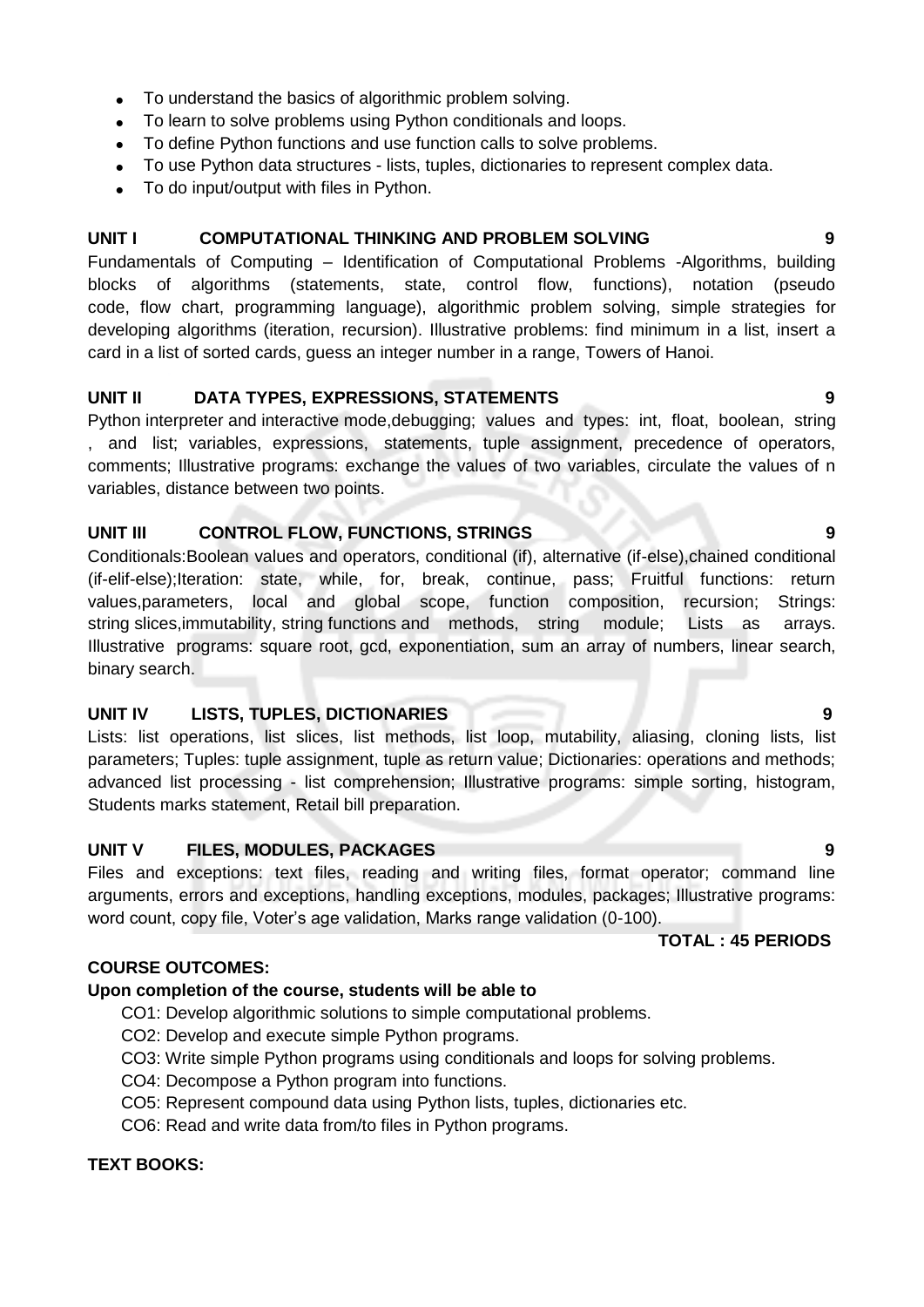- 1. Allen B. Downey, "Think Python: How to Think like a Computer Scientist", 2nd Edition, O'Reilly Publishers, 2016.
- 2. Karl Beecher, "Computational Thinking: A Beginner's Guide to Problem Solving and Programming", 1st Edition, BCS Learning & Development Limited, 2017.

# **REFERENCES:**

- 1. Paul Deitel and Harvey Deitel, "Python for Programmers", Pearson Education, 1<sup>st</sup> Edition, 2021.
- 2. G Venkatesh and Madhavan Mukund, "Computational Thinking: A Primer for Programmers and Data Scientists", 1<sup>st</sup> Edition, Notion Press, 2021.
- 3. John V Guttag, "Introduction to Computation and Programming Using Python: With Applications to Computational Modeling and Understanding Data", Third Edition, MIT Press, 2021
- 4. Eric Matthes, "Python Crash Course, A Hands on Project Based Introduction to Programming", 2<sup>nd</sup> Edition, No Starch Press, 2019.
- 5. https://www.python.org/
- 6. Martin C. Brown, "Python: The Complete Reference", 4<sup>th</sup> Edition, Mc-Graw Hill, 2018.

# **GE3171 PROBLEM SOLVING AND PYTHON PROGRAMMING LABORATORY L T P C 0 0 4 2**

# **COURSE OBJECTIVES:**

- To understand the problem solving approaches.
- To learn the basic programming constructs in Python.
- To practice various computing strategies for Python-based solutions to real world problems.
- To use Python data structures lists, tuples, dictionaries.
- To do input/output with files in Python.

# **EXPERIMENTS:**

**Note: The examples suggested in each experiment are only indicative. The lab instructor is expected to design other problems on similar lines. The Examination shall not be restricted to the sample experiments listed here.**

- 1. Identification and solving of simple real life or scientific or technical problems, and developing flow charts for the same. (Electricity Billing, Retail shop billing, Sin series, weight of a motorbike, Weight of a steel bar, compute Electrical Current in Three Phase AC Circuit, etc.)
- 2. Python programming using simple statements and expressions (exchange the values of two variables, circulate the values of n variables, distance between two points).
- 3. Scientific problems using Conditionals and Iterative loops. (Number series, Number Patterns, pyramid pattern)
- 4. Implementing real-time/technical applications using Lists, Tuples. (Items present in a library/Components of a car/ Materials required for construction of a building –operations of list & tuples)
- 5. Implementing real-time/technical applications using Sets, Dictionaries. (Language, components of an automobile, Elements of a civil structure, etc.- operations of Sets & Dictionaries)
- 6. Implementing programs using Functions. (Factorial, largest number in a list, area of shape)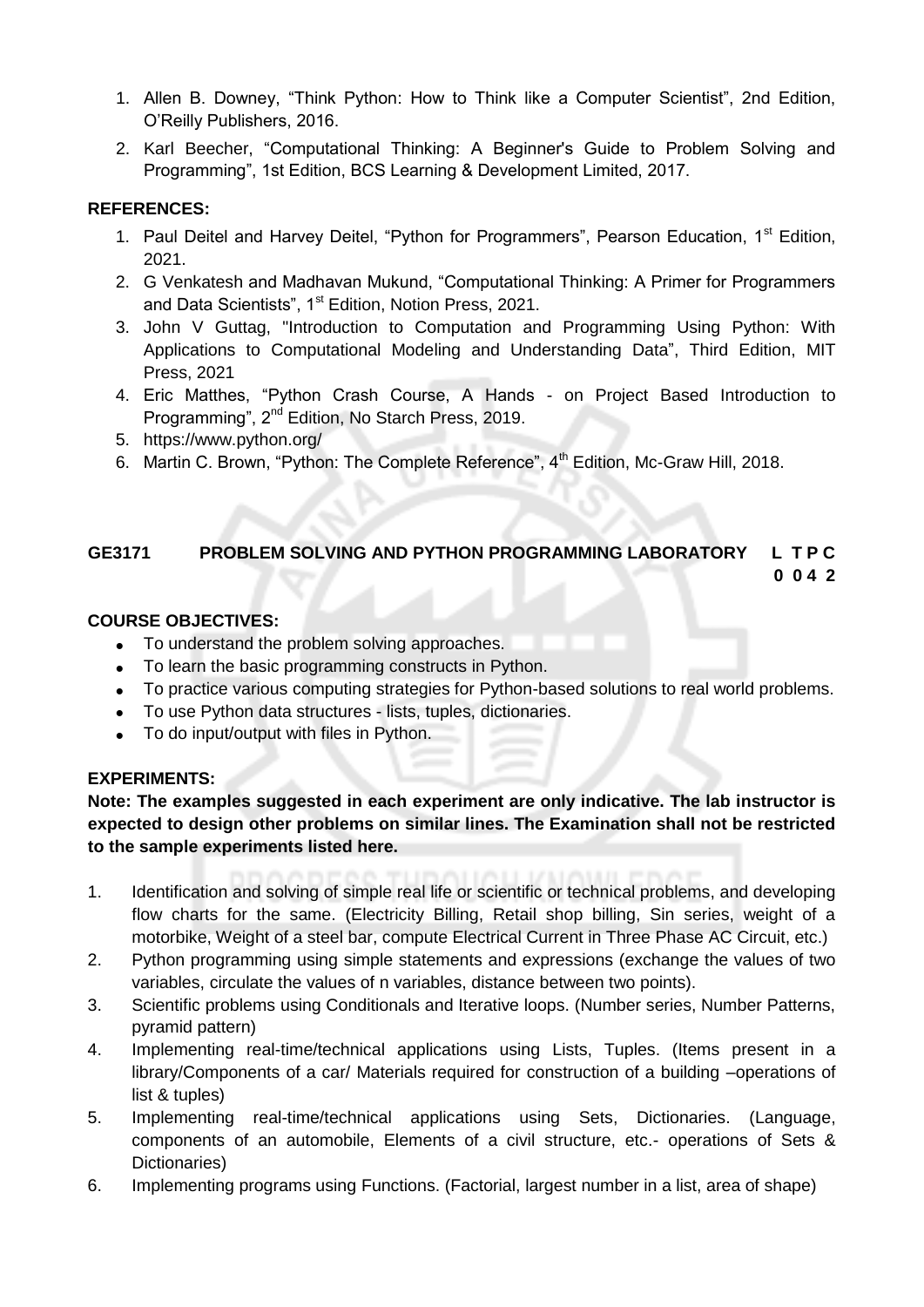- 7. Implementing programs using Strings. (reverse, palindrome, character count, replacing characters)
- 8. Implementing programs using written modules and Python Standard Libraries (pandas, numpy. Matplotlib, scipy)
- 9. Implementing real-time/technical applications using File handling. (copy from one file to another, word count, longest word)
- 10. Implementing real-time/technical applications using Exception handling. (divide by zero error, voter's age validity, student mark range validation)
- 11. Exploring Pygame tool.
- 12. Developing a game activity using Pygame like bouncing ball, car race etc.

# **TOTAL: 60 PERIODS**

# **COURSE OUTCOMES:**

On completion of the course, students will be able to:

- CO1: Develop algorithmic solutions to simple computational problems
- CO2: Develop and execute simple Python programs.
- CO3: Implement programs in Python using conditionals and loops for solving problems..
- CO4: Deploy functions to decompose a Python program.
- CO5: Process compound data using Python data structures.
- CO6: Utilize Python packages in developing software applications.

# **TEXT BOOKS:**

- 1. Allen B. Downey, "Think Python : How to Think like a Computer Scientist", 2<sup>nd</sup> Edition, O'Reilly Publishers, 2016.
- 2. Karl Beecher, "Computational Thinking: A Beginner's Guide to Problem Solving and Programming", 1<sup>st</sup> Edition, BCS Learning & Development Limited, 2017.

# **REFERENCES:**

- 1. Paul Deitel and Harvey Deitel, "Python for Programmers", Pearson Education, 1<sup>st</sup> Edition, 2021.
- 2. G Venkatesh and Madhavan Mukund, "Computational Thinking: A Primer for Programmers and Data Scientists", 1<sup>st</sup> Edition, Notion Press, 2021.
- 3. John V Guttag, "Introduction to Computation and Programming Using Python: With Applications to Computational Modeling and Understanding Data", Third Edition, MIT Press, 2021
- 4. Eric Matthes, "Python Crash Course, A Hands on Project Based Introduction to Programming", 2nd Edition, No Starch Press, 2019.
- 5. https://www.python.org/
- 6. Martin C. Brown, "Python: The Complete Reference", 4<sup>th</sup> Edition, Mc-Graw Hill. 2018.

# BS3171 PHYSICS AND CHEMISTRY LABORATORY LT P C

**0 0 4 2**

# **PHYSICS LABORATORY : (Any Seven Experiments)**

# **COURSE OBJECTIVES:**

To learn the proper use of various kinds of physics laboratory equipment.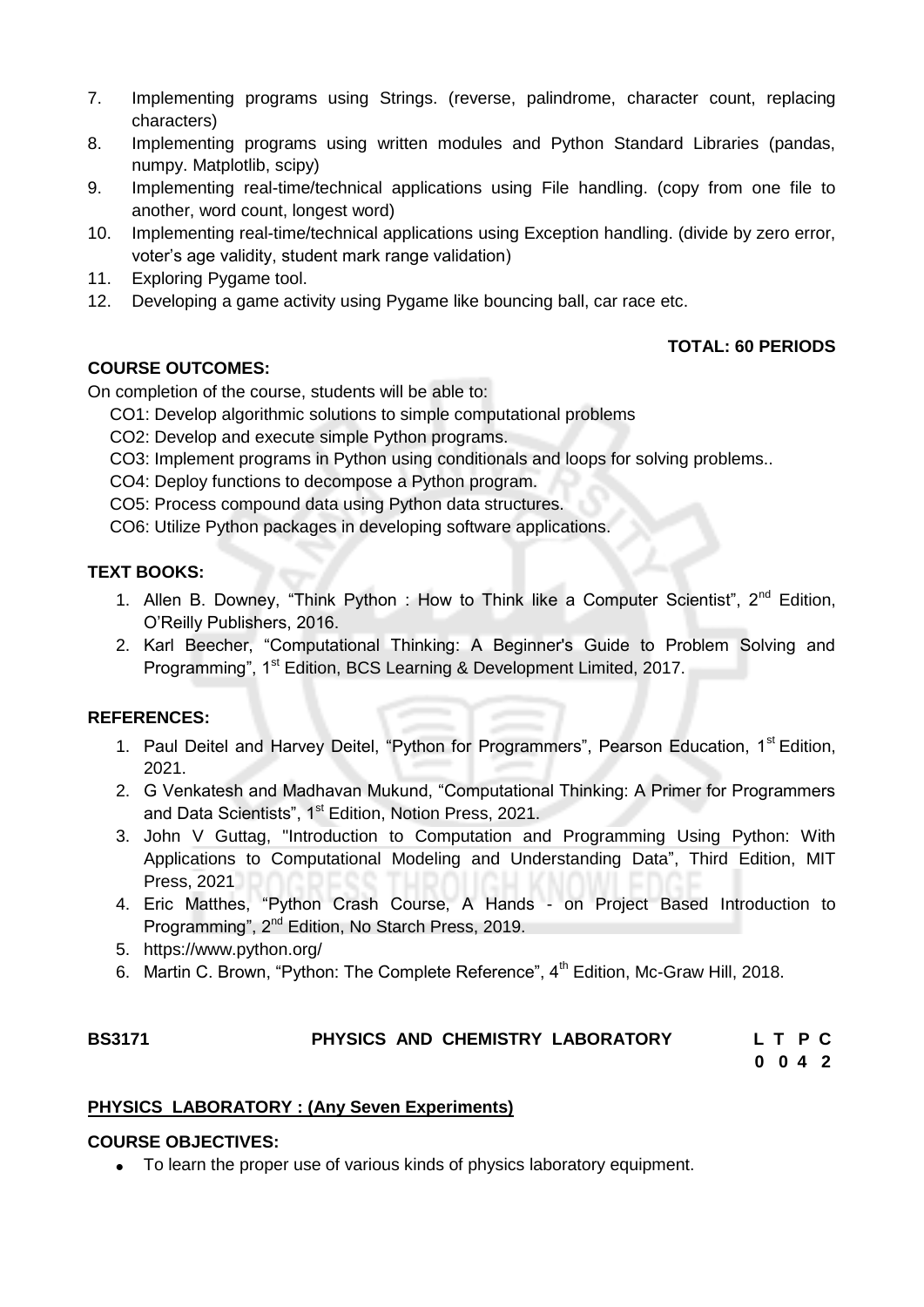- To learn how data can be collected, presented and interpreted in a clear and concise manner.
- To learn problem solving skills related to physics principles and interpretation of experimental data.
- To determine error in experimental measurements and techniques used to minimize such error.
- To make the student an active participant in each part of all lab exercises.
	- 1. Torsional pendulum Determination of rigidity modulus of wire and moment of inertia of regular and irregular objects.
	- 2. Simple harmonic oscillations of cantilever.
	- 3. Non-uniform bending Determination of Young's modulus
	- 4. Uniform bending Determination of Young's modulus
	- 5. Laser- Determination of the wavelength of the laser using grating
	- 6. Air wedge Determination of thickness of a thin sheet/wire
	- 7. a) Optical fibre -Determination of Numerical Aperture and acceptance angle b) Compact disc- Determination of width of the groove using laser.
	- 8. Acoustic grating- Determination of velocity of ultrasonic waves in liquids.
	- 9. Ultrasonic interferometer determination of the velocity of sound and compressibility of **liquids**
	- 10. Post office box -Determination of Band gap of a semiconductor.
	- 11. Photoelectric effect
	- 12. Michelson Interferometer.
	- 13. Melde's string experiment
	- 14. Experiment with lattice dynamics kit.

# **TOTAL: 30 PERIODS**

#### **COURSE OUTCOMES:**

Upon completion of the course, the students should be able to

- Understand the functioning of various physics laboratory equipment.
- Use graphical models to analyze laboratory data.
- Use mathematical models as a medium for quantitative reasoning and describing physical reality.
- Access, process and analyze scientific information.
- Solve problems individually and collaboratively.

# **CHEMISTRY LABORATORY: (Any seven experiments to be conducted)**

#### **COURSE OBJECTIVES:**

- To inculcate experimental skills to test basic understanding of water quality parameters, such as, acidity, alkalinity, hardness, DO, chloride and copper.
- To induce the students to familiarize with electroanalytical techniques such as, pH metry, potentiometry and conductometry in the determination of impurities in aqueous solutions.
- To demonstrate the analysis of metals and alloys.
- To demonstrate the synthesis of nanoparticles
	- 1. Preparation of  $Na<sub>2</sub>CO<sub>3</sub>$  as a primary standard and estimation of acidity of a water sample using the primary standard
	- 2. Determination of types and amount of alkalinity in a water sample.
	- Split the first experiment into two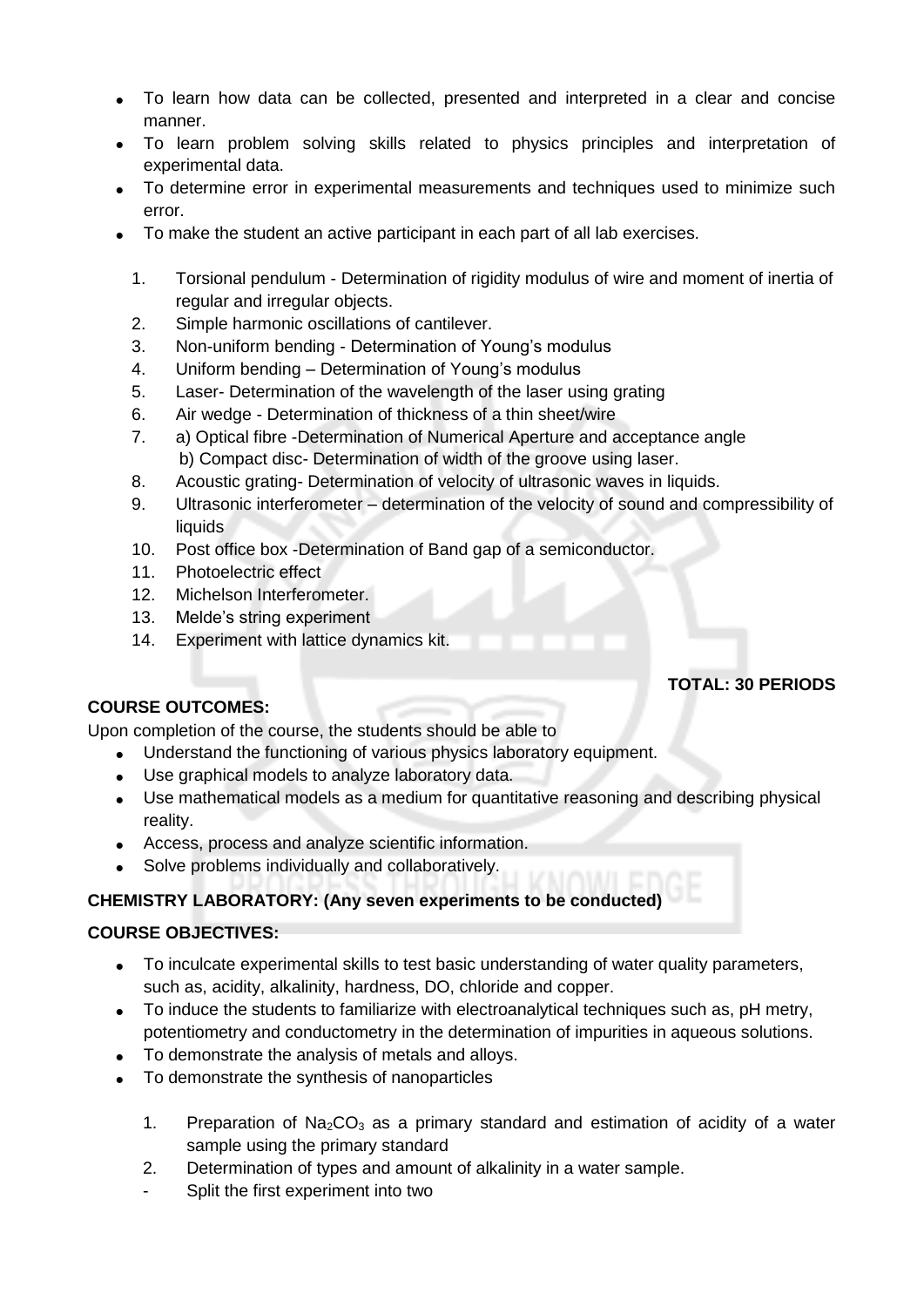- 3. Determination of total, temporary & permanent hardness of water by EDTA method.
- 4. Determination of DO content of water sample by Winkler's method.
- 5. Determination of chloride content of water sample by Argentometric method.
- 6. Estimation of copper content of the given solution by Iodometry.
- 7. Estimation of TDS of a water sample by gravimetry.
- 8. Determination of strength of given hydrochloric acid using pH meter.
- 9. Determination of strength of acids in a mixture of acids using conductivity meter.
- 10. Conductometric titration of barium chloride against sodium sulphate (precipitation titration)
- 11. Estimation of iron content of the given solution using potentiometer.
- 12. Estimation of sodium /potassium present in water using a flame photometer.
- 13. Preparation of nanoparticles  $(TiO<sub>2</sub>/ZnO/CuO)$  by Sol-Gel method.
- 14. Estimation of Nickel in steel
- 15. Proximate analysis of Coal

# **TOTAL : 30 PERIODS**

### **COURSE OUTCOMES :**

- To analyse the quality of water samples with respect to their acidity, alkalinity, hardness and DO.
- To determine the amount of metal ions through volumetric and spectroscopic techniques
- To analyse and determine the composition of alloys.
- To learn simple method of synthesis of nanoparticles
- To quantitatively analyse the impurities in solution by electroanalytical techniques

### **TEXT BOOKS :**

1. J. Mendham, R. C. Denney, J.D. Barnes, M. Thomas and B. Sivasankar, Vogel's Textbook of Quantitative Chemical Analysis (2009).

# **HS3251 PROFESSIONAL ENGLISH - II L T P C**

 **3 1 0 4**

#### **COURSE OBJECTIVES**

- To engage learners in meaningful language activities to improve their LSRW skills
- To enhance learners' awareness of general rules of writing for specific audiences
- To help learners understand the purpose, audience, contexts of different types of writing
- To develop analytical thinking skills for problem solving in communicative contexts
- To demonstrate an understanding of job applications and interviews for internship and placements

#### **UNIT I MAKING COMPARISONS 12**

Listening – Evaluative Listening: Advertisements, Product Descriptions, -Audio / video; Listening and filling a Graphic Organiser (Choosing a product or service by comparison)

Speaking – Marketing a product, Persuasive Speech Techniques.

Reading - Reading advertisements, user manuals, brochures;

Writing – Professional emails, Email etiquette - Compare and Contrast Essay; Grammar – Mixed Tenses, Prepositional phrases

Vocabulary – Contextual meaning of words

#### **UNIT II EXPRESSING CAUSAL RELATIONS IN SPEAKING AND WRITING 12**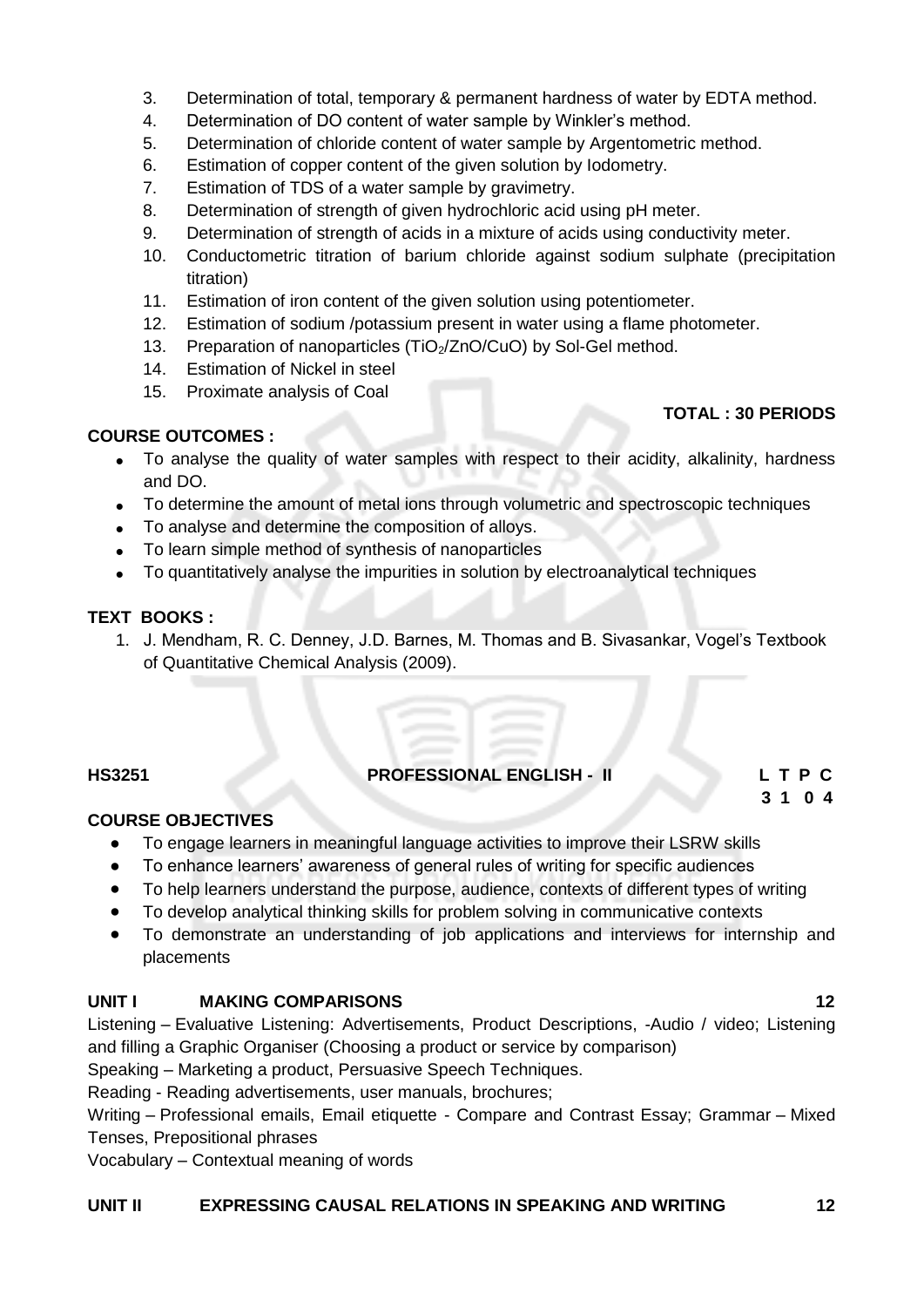Listening - Listening to longer technical talks and completing– gap filling exercises. Listening technical information from podcasts – Listening to process/event descriptions to identify cause & effects - Speaking – Describing and discussing the reasons of accidents or disasters based on news reports.

Reading - Reading longer technical texts– Cause and Effect Essays, and Letters / emails of complaint,

Writing - Writing responses to complaints.

Grammar - Active Passive Voice transformations, Infinitive and Gerunds Vocabulary – Word Formation (Noun-Verb-Adj-Adv), Adverbs.

# **UNIT III** PROBLEM SOLVING **12**

Listening – Listening to / Watching movie scenes/ documentaries depicting a technical problem and suggesting solutions.

Speaking – Group Discussion(based on case studies), - techniques and Strategies,

Reading - Case Studies, excerpts from literary texts, news reports etc.,

Writing – Letter to the Editor, Checklists, Problem solution essay / Argumentative Essay

Grammar – Error correction; If conditional sentences

Vocabulary - Compound Words, Sentence Completion.

# **UNIT IV REPORTING OF EVENTS AND RESEARCH 12**

Listening – Listening Comprehension based on news reports – and documentaries – Precis writing, Summarising, Speaking –Interviewing, Presenting an oral report, Mini presentations on select topics;

Reading –Newspaper articles; Writing – Recommendations, Transcoding, Accident Report, Survey Report Grammar – Reported Speech, Modals Vocabulary – Conjunctions- use of prepositions

# **UNIT V THE ABILITY TO PUT IDEAS OR INFORMATION COGENTLY 12**

Listening – Listening to TED Talks, Presentations, Formal job interviews, (analysis of the interview performance);

Speaking – Participating in a Role play, (interview/telephone interview), virtual interviews, Making presentations with visual aids;

Reading – Company profiles, Statement of Purpose, (SOP), an excerpt of interview with professionals; Writing – Job / Internship application – Cover letter & Resume; Grammar – Numerical adjectives, Relative Clauses Vocabulary – Idioms.

# **COURSE OUTCOMES:**

At the end of the course, learners will be able

- To compare and contrast products and ideas in technical texts.
- To identify cause and effects in events, industrial processes through technical texts
- To analyze problems in order to arrive at feasible solutions and communicate them orally and in the written format.
- To report events and the processes of technical and industrial nature.
- To present their opinions in a planned and logical manner, and draft effective resumes in context of job search.

# **TEXT BOOKS:**

1. English for Engineers & Technologists (2020 edition) Orient Blackswan Private Ltd. Department of English, Anna University.

**TOTAL : 60 PERIODS**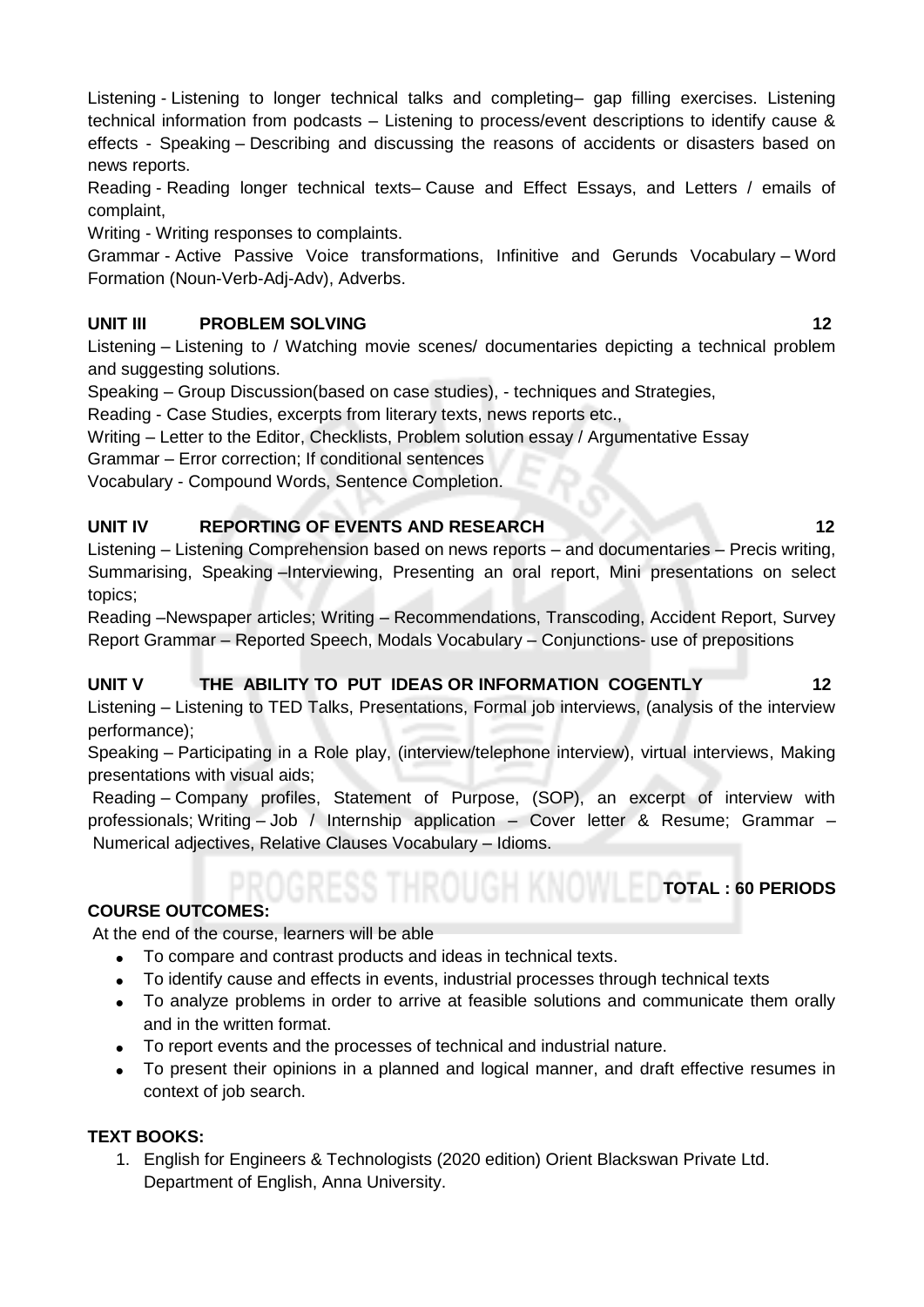2. English for Science & Technology Cambridge University Press 2021.Dr. Veena Selvam, Dr. Sujatha Priyadarshini, Dr. Deepa Mary Francis, Dr. KN. Shoba, and Dr. Lourdes Joevani, Department of English, Anna University.

#### **REFERENCES:**

- 1. Raman. Meenakshi, Sharma. Sangeeta (2019). Professional English. Oxford university press. New Delhi.
- 2. Improve Your Writing ed. V.N. Arora and Laxmi Chandra, Oxford Univ. Press, 2001, New Delhi.
- 3. Learning to Communicate Dr. V. Chellammal. Allied Publishers, New Delhi, 2003
- 4. Business Correspondence and Report Writing by Prof. R.C. Sharma & Krishna Mohan, Tata McGraw Hill & Co. Ltd., 2001, New Delhi.
- 5. Krishna Mohan, Meera Banerji, "Developing Communication Skills", Trinity Press, 2017.

# **MA3251 STATISTICS AND NUMERICAL METHODS L T P C**

 **3 1 0 4**

# **COURSE OBJECTIVES:**

- This course aims at providing the necessary basic concepts of a few statistical and numerical methods and give procedures for solving numerically different kinds of problems occurring in engineering and technology.
- To acquaint the knowledge of testing of hypothesis for small and large samples which plays an important role in real life problems.
- To introduce the basic concepts of solving algebraic and transcendental equations.
- To introduce the numerical techniques of interpolation in various intervals and numerical techniques of differentiation and integration which plays an important role in engineering and technology disciplines.
- To acquaint the knowledge of various techniques and methods of solving ordinary differential equations.

# **UNIT I TESTING OF HYPOTHESIS 9 + 3**

Sampling distributions - Tests for single mean, proportion and difference of means (Large and small samples) – Tests for single variance and equality of variances – Chi square test for goodness of fit – Independence of attributes.

# **UNIT II DESIGN OF EXPERIMENTS 19 + 3**

One way and two way classifications - Completely randomized design – Randomized block design  $-$  Latin square design -  $2<sup>2</sup>$  factorial design.

# **UNIT III SOLUTION OF EQUATIONS AND EIGENVALUE PROBLEMS 9 + 3**

Solution of algebraic and transcendental equations - Fixed point iteration method – Newton Raphson method- Solution of linear system of equations - Gauss elimination method – Pivoting - Gauss Jordan method – Iterative methods of Gauss Jacobi and Gauss Seidel - Eigenvalues of a matrix by Power method and Jacobi's method for symmetric matrices.

# **UNIT IV INTERPOLATION, NUMERICAL DIFFERENTIATION AND NUMERICAL INTEGRATION** 9 +3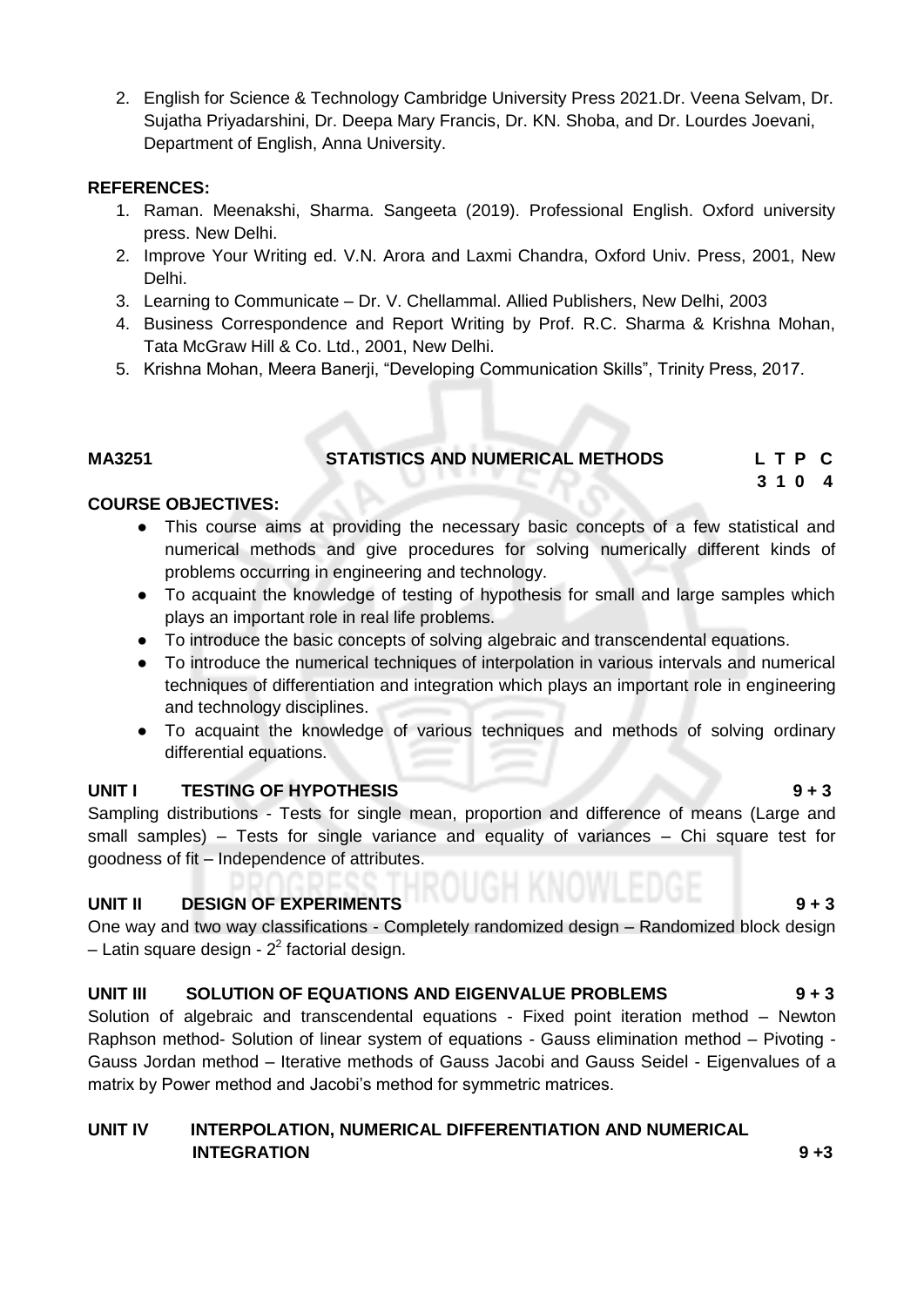Lagrange's and Newton's divided difference interpolations – Newton's forward and backward difference interpolation – Approximation of derivates using interpolation polynomials – Numerical single and double integrations using Trapezoidal and Simpson's 1/3 rules.

**UNIT V NUMERICAL SOLUTION OF ORDINARY DIFFERENTIAL EQUATIONS 9 +3** Single step methods: Taylor's series method - Euler's method - Modified Euler's method - Fourth order Runge-Kutta method for solving first order differential equations - Multi step methods: Milne's and Adams - Bash forth predictor corrector methods for solving first order differential equations.

# **TOTAL: 60 PERIODS**

# **COURSE OUTCOMES:**

Upon successful completion of the course, students will be able to:

- Apply the concept of testing of hypothesis for small and large samples in real life problems.
- Apply the basic concepts of classifications of design of experiments in the field of agriculture.
- Appreciate the numerical techniques of interpolation in various intervals and apply the numerical techniques of differentiation and integration for engineering problems.
- Understand the knowledge of various techniques and methods for solving first and second order ordinary differential equations.
- Solve the partial and ordinary differential equations with initial and boundary conditions by using certain techniques with engineering applications.

# **TEXT BOOKS:**

- 1. Grewal, B.S., and Grewal, J.S., "Numerical Methods in Engineering and Science", Khanna Publishers, 10<sup>th</sup> Edition, New Delhi, 2015.
- 2. Johnson, R.A., Miller, I and Freund J., "Miller and Freund's Probability and Statistics for Engineers", Pearson Education, Asia, 8<sup>th</sup> Edition, 2015.

# **REFERENCES:**

- 1. Burden, R.L and Faires, J.D, "Numerical Analysis", 9<sup>th</sup> Edition, Cengage Learning, 2016.
- 2. Devore. J.L., "Probability and Statistics for Engineering and the Sciences", Cengage Learning, New Delhi, 8<sup>th</sup> Edition, 2014.
- 3. Gerald. C.F. and Wheatley. P.O. "Applied Numerical Analysis" Pearson Education, Asia, New Delhi,  $7<sup>th</sup>$  Edition, 2007.  $\blacksquare$
- 4. Gupta S.C. and Kapoor V. K., "Fundamentals of Mathematical Statistics", Sultan Chand & Sons, New Delhi, 12<sup>th</sup> Edition, 2020.
- 5. Spiegel. M.R., Schiller. J. and Srinivasan. R.A., "Schaum's Outlines on Probability and Statistics ", Tata McGraw Hill Edition, 4<sup>th</sup> Edition, 2012.
- 6. Walpole. R.E., Myers. R.H., Myers. S.L. and Ye. K., "Probability and Statistics for Engineers and Scientists", 9<sup>th</sup> Edition, Pearson Education, Asia, 2010.

| <b>PH3254</b> |  | PHYSICS FOR ELECTRONICS ENGINEERING | L T P C |         |  |
|---------------|--|-------------------------------------|---------|---------|--|
|               |  |                                     |         | 3 0 0 3 |  |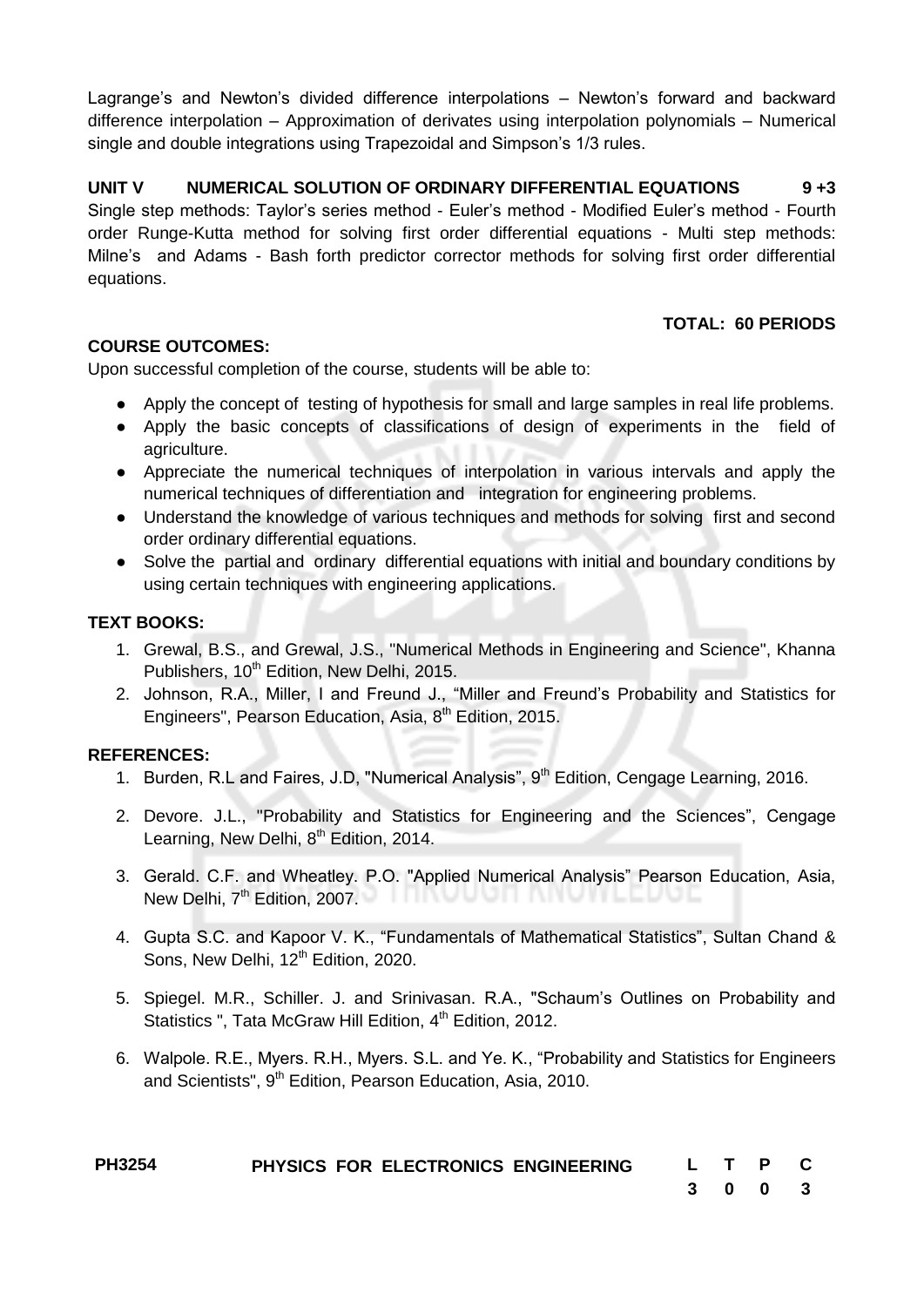#### **COURSE OBJECTIVES:**

- To make the students to understand the basics of crystallography and its importance in studying materials properties.
- To understand the electrical properties of materials including free electron theory, applications of quantum mechanics and magnetic materials.
- To instil knowledge on physics of semiconductors, determination of charge carriers and device applications
- To establish a sound grasp of knowledge on different optical properties of materials, optical displays and applications
- To inculcate an idea of significance of nano structures, quantum confinement and ensuing nano device applications.

#### **UNIT I CRYSTALLOGRAPHY 9**

Crystal structures: Crystal lattice – basis - unit cell and lattice parameters – crystal systems and Bravais lattices – Structure and packing fractions of SC, BCC, FCC, diamond cubic, NaCL, ZnS structures – crystal planes, directions and Miller indices – distance between successive planes – linear and planar densities – crystalline and noncrystalline materials –Example use of Miller indices: wafer surface orientation – wafer flats and notches – pattern alignment - imperfections in crystals.

### **UNIT II ELECTRICAL AND MAGNETIC PROPERTIES OF MATERIALS 9**

Classical free electron theory - Expression for electrical conductivity – Thermal conductivity, expression - Quantum free electron theory :Tunneling – degenerate states – Fermi- Dirac statistics – Density of energy states – Electron in periodic potential – Energy bands in solids – tight binding approximation - Electron effective mass – concept of hole. Magnetic materials: Dia, para and ferromagnetic effects – paramagnetism in the conduction electrons in metals – exchange interaction and ferromagnetism – quantum interference devices – GMR devices.

#### **UNIT III SEMICONDUCTORS AND TRANSPORT PHYSICS 9**

Intrinsic Semiconductors – Energy band diagram – direct and indirect band gap semiconductors – Carrier concentration in intrinsic semiconductors – extrinsic semiconductors - Carrier concentration in N-type & P-type semiconductors – Variation of carrier concentration with temperature – Carrier transport in Semiconductors: Drift, mobility and diffusion – Hall effect and devices – Ohmic contacts – Schottky diode.

#### **UNIT IV OPTICAL PROPERTIES OF MATERIALS 9**

Classification of optical materials – Optical processes in semiconductors: optical absorption and emission, charge injection and recombination, optical absorption, loss and gain. Optical processes in quantum wells – Optoelectronic devices: light detectors and solar cells – light emitting diode – laser diode - optical processes in organic semiconductor devices –excitonic state – Electro-optics and nonlinear optics: Modulators and switching devices – plasmonics.

#### **UNIT V NANO DEVICES 9**

Density of states for solids - Significance between Fermi energy and volume of the material – Quantum confinement – Quantum structures – Density of states for quantum wells, wires and dots – Band gap of nanomaterials –Tunneling – Single electron phenomena – Single electron Transistor. Conductivity of metallic nanowires – Ballistic transport – Quantum resistance and conductance – Carbon nanotubes: Properties and applications - Spintronic devices and applications – Optics in quantum structures – quantum well laser.

#### **COURSE OUTCOMES:**

#### **TOTAL: 45 PERIODS**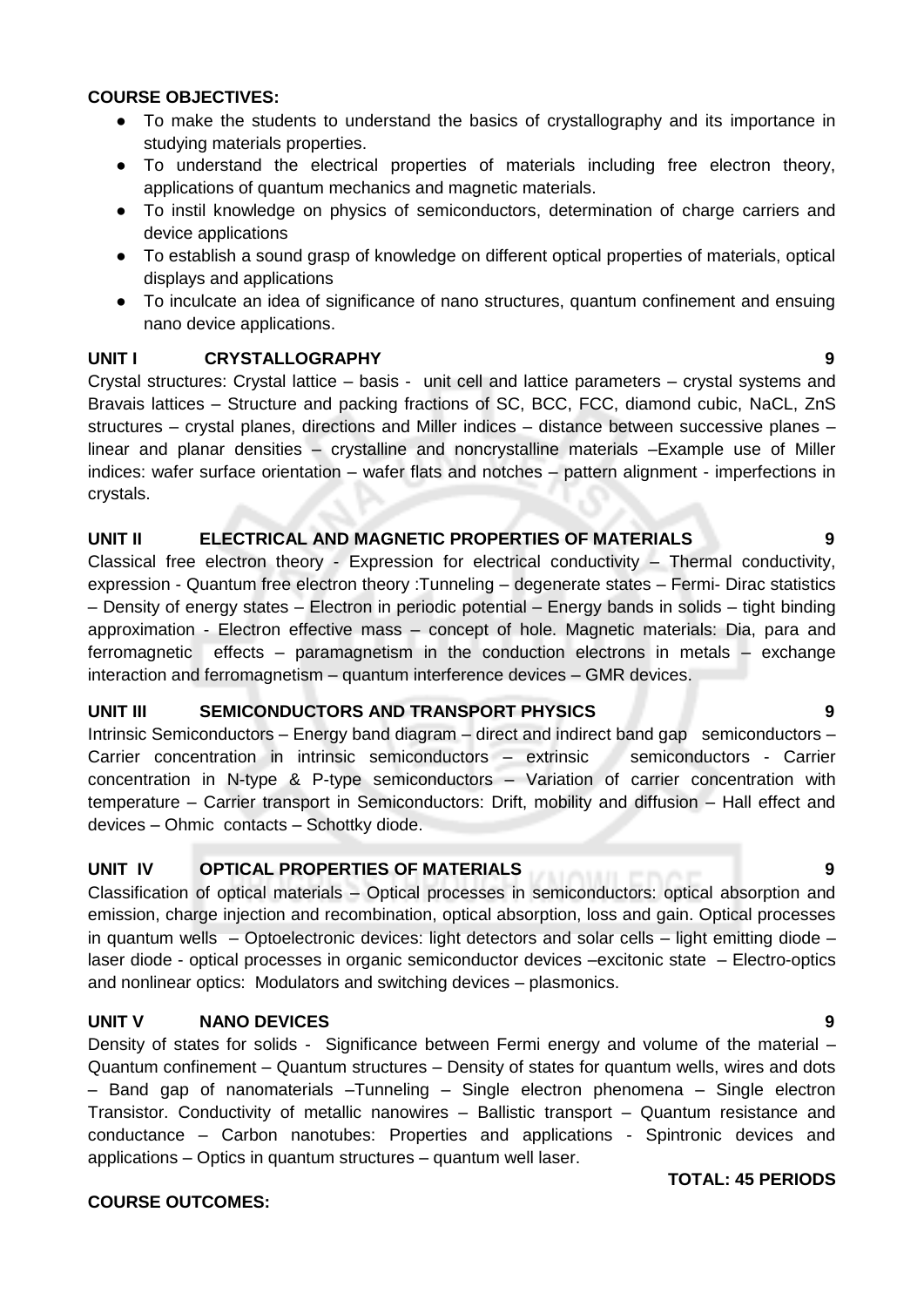At the end of the course, the students should be able to

- know basics of crystallography and its importance for varied materials properties
- gain knowledge on the electrical and magnetic properties of materials and their applications
- understand clearly of semiconductor physics and functioning of semiconductor devices
- understand the optical properties of materials and working principles of various optical devices
- appreciate the importance of nanotechnology and nanodevices.

### **TEXT BOOKS:**

- 1. S.O. Kasap. Principles of Electronic Materials and Devices, McGraw Hill Education (Indian Edition), 2020.
- 2. R.F.Pierret. Semiconductor Device Fundamentals. Pearson (Indian Edition), 2006.
- 3. G.W.Hanson. Fundamentals of Nanoelectronics. Pearson Education (Indian Edition), 2009.

# **REFERENCES:**

- 1. [Laszlo Solymar,](https://www.amazon.in/s/ref=dp_byline_sr_book_1?ie=UTF8&field-author=Laszlo+Solymar&search-alias=stripbooks) [Walsh,](https://www.amazon.in/s/ref=dp_byline_sr_book_2?ie=UTF8&field-author=Walsh&search-alias=stripbooks) [Donald,](https://www.amazon.in/s/ref=dp_byline_sr_book_3?ie=UTF8&field-author=Donald&search-alias=stripbooks) [Syms](https://www.amazon.in/s/ref=dp_byline_sr_book_4?ie=UTF8&field-author=Syms&search-alias=stripbooks) and [Richard R.A.,](https://www.amazon.in/s/ref=dp_byline_sr_book_5?ie=UTF8&field-author=Richard+R.A.&search-alias=stripbooks) Electrical Properties of Materials, Oxford Univ. Press (Indian Edition) 2015.
- 2. Jasprit Singh, Semiconductor Optoelectronics: Physics and Technology, McGraw-Hill Education (Indian Edition), 2019.
- 3. Charles Kittel, Introduction to Solid State Physics, Wiley India Edition, 2019.
- 4. Mark Fox, Optical Properties of Solids, Oxford Univ.Press, 2001.
- 5. N.Gershenfeld. The Physics of Information Technology. Cambridge University Press, 2011.

# **BE3254 ELECTRICAL AND INSTRUMENTATION ENGINEERING L T P C**

# **COURSE OBJECTIVES :**

- To impart knowledge in types, construction and working of transformers
- To impart knowledge in types, construction and working of DC machines
- To impart knowledge in types, construction and working of AC rotating machines
- To introduce the functional elements and working of measuring instruments.
- To introduce the basics of power system and protection schemes

#### UNIT **I** TRANSFORMER

Introduction - Ideal and Practical Transformer – Phasor diagram-– Per Unit System – Equivalent circuit- Testing- Efficiency and Voltage Regulation– Three Phase Transformers –Applications-Auto Transformers, Advantages- Harmonics.

# **UNIT II DC MACHINES 9**

Introduction – Constructional Features– Motor and Generator mode - EMF and Torque equation – Circuit Model – Methods of Excitation- Characteristics – Starting and Speed Control – Universal Motor- Stepper Motors – Brushless DC Motors- Applications

# **UNIT III AC ROTATING MACHINES 9**

Principle of operation of three-phase induction motors – Construction –Types – Equivalent circuit, Speed Control - Single phase Induction motors -Construction– Types–starting methods. Alternator: Working principle–Equation of induced EMF – Voltage regulation, Synchronous motors- working principle-starting methods – Torque equation.

 **3 0 0 3**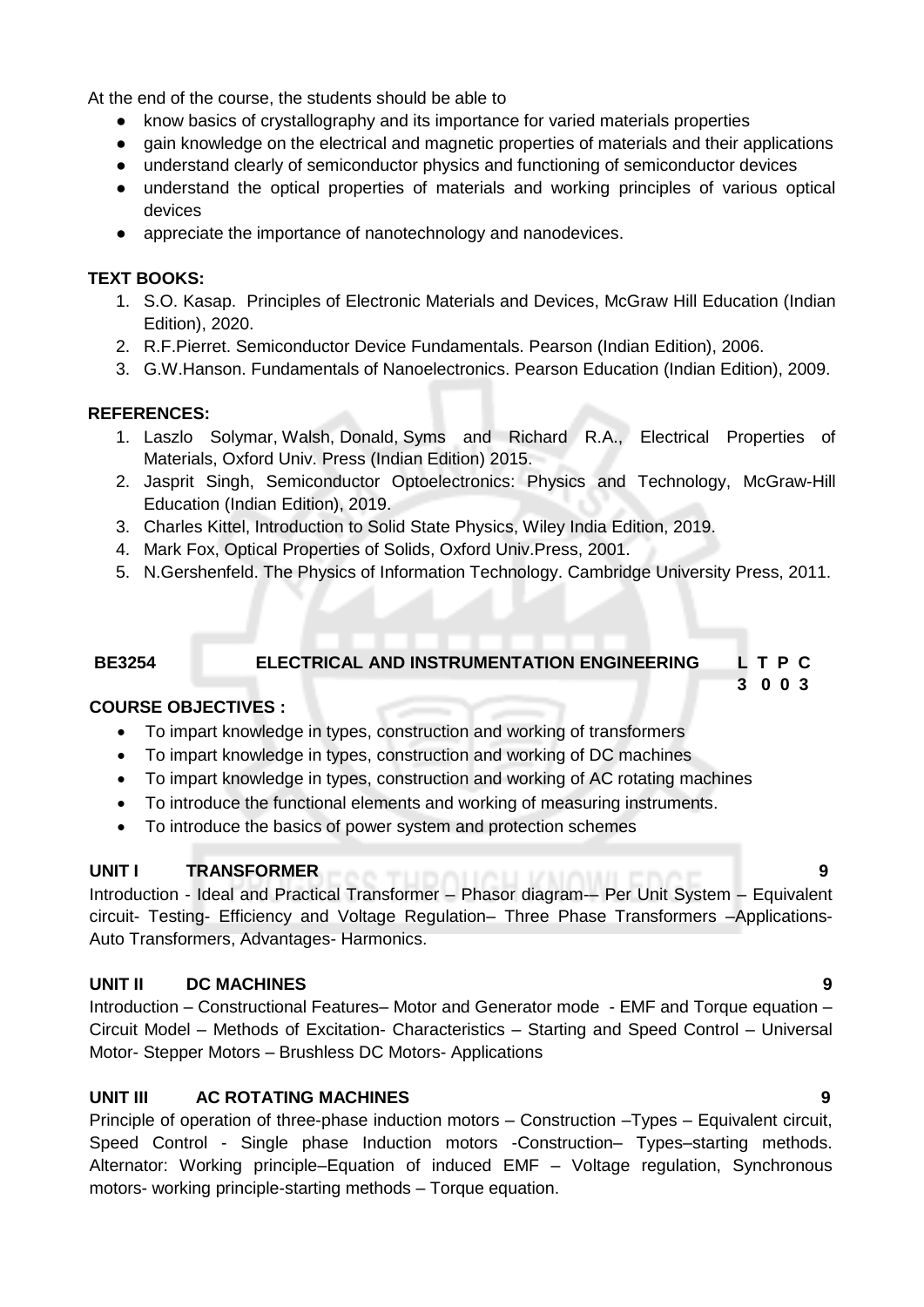#### **UNIT IV MEASUREMENTS AND INSTRUMENTATION 9**

Functional elements of an instrument , Standards and calibration, Operating Principle , types - Moving Coil and Moving Iron meters, Measurement of three phase power, Energy Meter, Instrument Transformers-CT and PT,DSO- Block diagram- Data acquisition.

#### **UNIT V BASICS OF POWER SYSTEMS 9**

Power system structure -Generation , Transmission and distribution , Various voltage levels, Earthing – methods of earthing, protective devices- switch fuse unit- Miniature circuit breakermoulded case circuit breaker- earth leakage circuit breaker, safety precautions and First Aid

#### **TOTAL: 45 PERIODS**

### **COURSE OUTCOMES :**

After completing this course, the students will be able to

- **CO1:** Explain the working principle of electrical machines
- **CO2:** Analyze the output characterizes of electrical machines
- **CO3:** Choose the appropriate electrical machines for various applications
- **CO4:** Explain the types and operating principles of measuring instruments
- **CO5:** Explain the basic power system structure and protection schemes

#### **TEXT BOOKS:**

- 1. Kothari DP and I.J Nagrath, "Basic Electrical and Electronics Engineering", Second Edition, McGraw Hill Education, 2020
- 2. S. K, Bhattacharya, "Basic Electrical and Electronics Engineering", Second Edition, Pearson Education, 2017.
- 3. A.K. Sawhney, Puneet Sawhney 'A Course in Electrical & Electronic Measurements & Instrumentation', Dhanpat Rai and Co, New Delhi, 2015.
- 4. C.L.Wadhwa, "Generation, Distribution and Utilisation of Electrical Energy", New Age International pvt.ltd.,2003

#### **REFERENCES:**

- 1. Kothari DP and I.J Nagrath, "Basic Electrical Engineering", Fourth Edition, McGraw Hill Education, 2019
- 2. Mahmood Nahvi and Joseph A. Edminister, "Electric Circuits", Schaum' Outline Series, McGraw Hill, 2002.
- 3. H.S. Kalsi, 'Electronic Instrumentation', Tata McGraw-Hill, New Delhi, 2010

#### **GE3251 ENGINEERING GRAPHICS L T P C**

 **2 0 4 4**

#### **COURSE OBJECTIVES:**

The main learning objective of this course is to prepare the students for:

- Drawing engineering curves.
- Drawing freehand sketch of simple objects.
- Drawing orthographic projection of solids and section of solids.
- Drawing development of solids
- Drawing isometric and perspective projections of simple solids.

#### **CONCEPTS AND CONVENTIONS (Not for Examination)**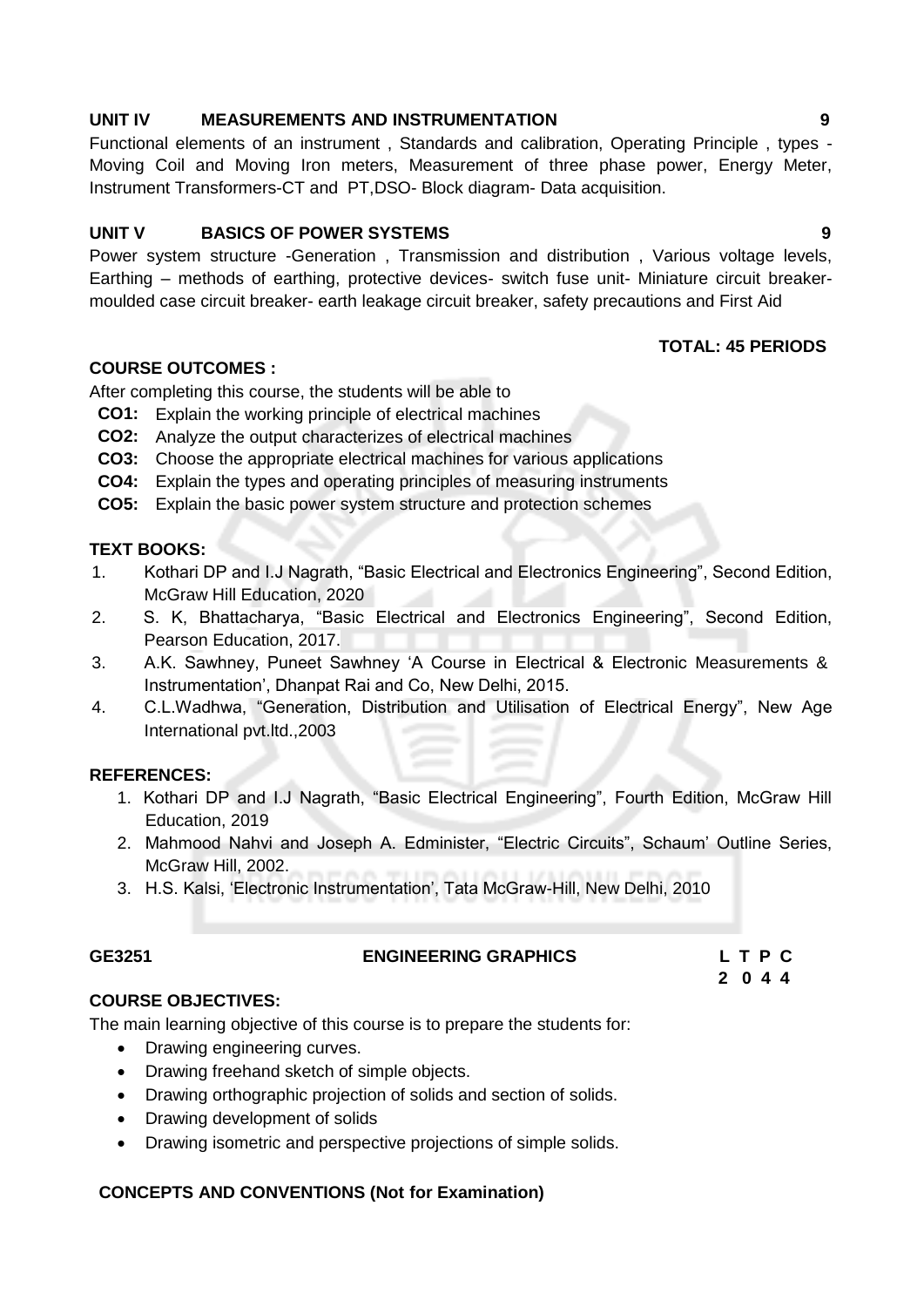Importance of graphics in engineering applications — Use of drafting instruments — BIS conventions and specifications — Size, layout and folding of drawing sheets — Lettering and dimensioning.

# **UNIT I PLANE CURVES AND FREEHAND SKETCHING 6+12**

Basic Geometrical constructions, Curves used in engineering practices: Conics — Construction of ellipse, parabola and hyperbola by eccentricity method — Construction of cycloid — construction of involutes of square and circle — Drawing of tangents and normal to the above curves.

# **UNIT II PROJECTION OF POINTS, LINES AND PLANE SURFACE 6+12**

Orthographic projection - principles - Principal planes-First angle projection-projection of points. Projection of straight lines (only First angle projections) inclined to both the principal planes - Determination of true lengths and true inclinations by rotating line method and traces. Projection of planes (polygonal and circular surfaces) inclined to both the principal planes by rotating object method.

# **UNIT III PROJECTION OF SOLIDS 6+12**

Projection of simple solids like prisms, pyramids, cylinder, cone and truncated solids when the axis is inclined to one of the principal planes and parallel to the other by rotating object method. Visualization concepts and Free Hand sketching: Visualization principles —Representation of Three Dimensional objects — Layout of views- Freehand sketching of multiple views from pictorial views of objects.

Practicing three dimensional modeling of simple objects by CAD Software (Not for examination)

#### **UNIT IV PROJECTION OF SECTIONED SOLIDS AND DEVELOPMENT OF SURFACES 6 +12**

Sectioning of above solids in simple vertical position when the cutting plane is inclined to the one of the principal planes and perpendicular to the other — obtaining true shape of section. Development of lateral surfaces of simple and sectioned solids — Prisms, pyramids cylinders and cones.

Practicing three dimensional modeling of simple objects by CAD Software (Not for examination)

# **UNIT V ISOMETRIC AND PERSPECTIVE PROJECTIONS 6+12**

Principles of isometric projection — isometric scale —lsometric projections of simple solids and truncated solids - Prisms, pyramids, cylinders, cones- combination of two solid objects in simple vertical positions - Perspective projection of simple solids-Prisms, pyramids and cylinders by visual ray method.

Practicing three dimensional modeling of isometric projection of simple objects by CAD Software (Not for examination)

# **TOTAL: (L=30+P=60) 90 PERIODS**

**COURSE OUTCOMES:**

On successful completion of this course, the student will be able to

- Use BIS conventions and specifications for engineering drawing.
- Construct the conic curves, involutes and cycloid.
- Solve practical problems involving projection of lines.
- Draw the orthographic, isometric and perspective projections of simple solids.
- Draw the development of simple solids.

# **TEXT BOOKS:**

1. Bhatt N.D. and Panchal V.M., "Engineering Drawing", Charotar Publishing House,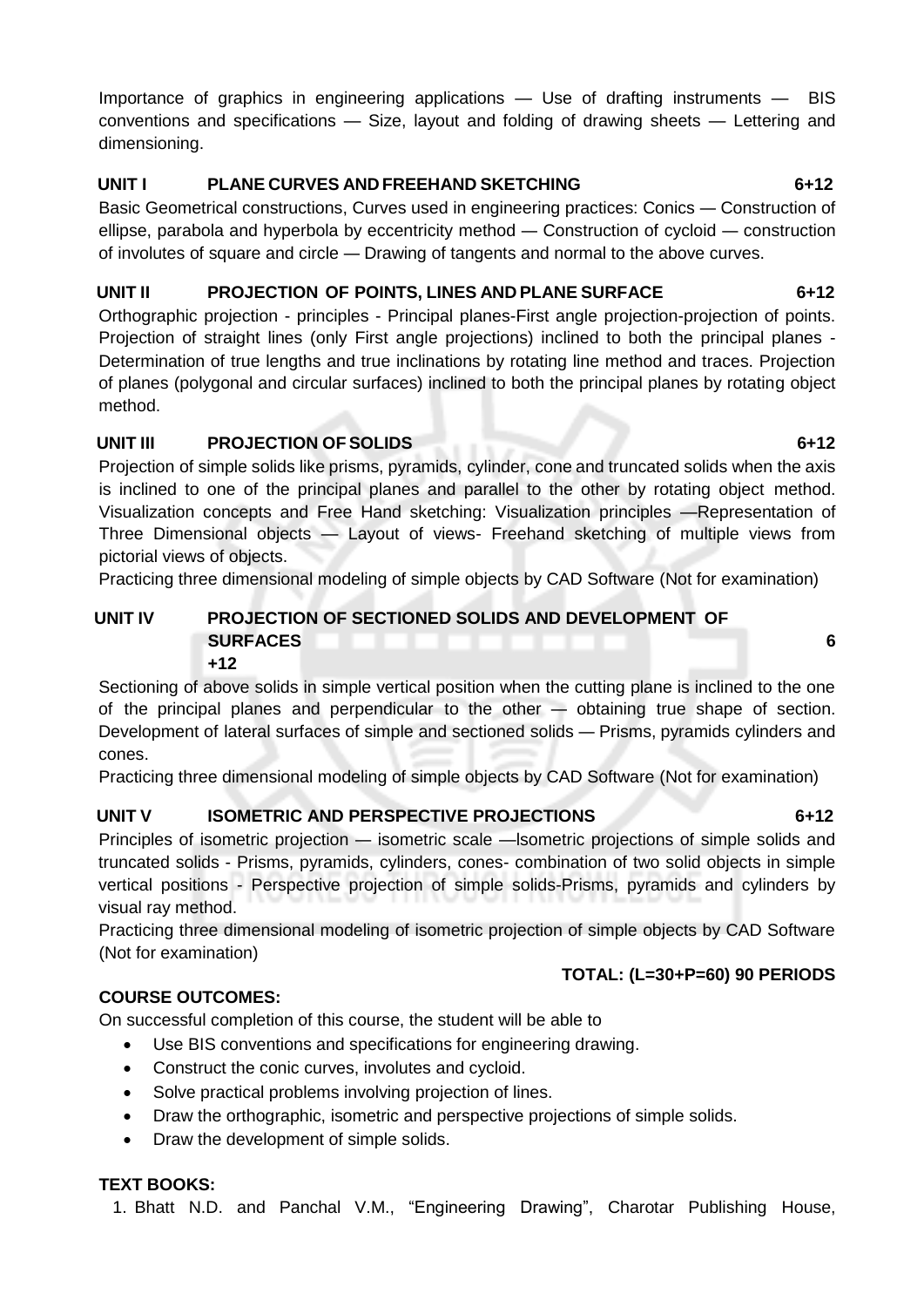$53^{^{\mathsf{rd}}}$  Edition, 2019.

- 2. Natrajan K.V., "A Text Book of Engineering Graphics", Dhanalakshmi Publishers, Chennai, 2018.
- 3. Parthasarathy, N. S. and Vela Murali, "Engineering Drawing", Oxford University Press, 2015

# **REFERENCES:**

- 1. Basant Agarwal and Agarwal C.M., "Engineering Drawing", McGraw Hill, 2<sup>nd</sup> Edition, 2019.
- 2. Gopalakrishna K.R., "Engineering Drawing" (Vol. I&II combined), Subhas Publications, Bangalore, 27<sup>th</sup> Edition, 2017.
- 3. Luzzader, Warren.J. and Duff,John M., "Fundamentals of Engineering Drawing with an introduction to Interactive Computer Graphics for Design and Production, Eastern Economy Edition, Prentice Hall of India Pvt. Ltd, New Delhi, 2005.
- 4. Parthasarathy N. S. and Vela Murali, "Engineering Graphics", Oxford University, Press, New Delhi, 2015.
- 5. Shah M.B., and Rana B.C., "Engineering Drawing", Pearson Education India, 2<sup>nd</sup> Edition, 2009.
- 6. Venugopal K. and Prabhu Raja V., "Engineering Graphics", New Age International (P) Limited, 2008.

# **Publication of Bureau of Indian Standards:**

- 1. IS10711 2001: Technical products Documentation Size and layout of drawing sheets.
- 2. IS 9609 (Parts 0 & 1) 2001: Technical products Documentation —Lettering.
- 3. IS 10714 (Part 20) 2001 & SP 46 2003: Lines for technical drawings.
- 4. IS 11669 1986 & SP 46 —2003: Dimensioning of Technical Drawings.
- 5. IS 15021 (Parts 1 to 4) 2001: Technical drawings Projection Methods.

# **Special points applicable to University Examinations on Engineering Graphics:**

- 1. There will be five questions, each of either or type covering all units of the syllabus.
- 2. All questions will carry equal marks of 20 each making a total of 100.
- 3. The answer paper shall consist of drawing sheets of A3 size only. The students will be permitted to use appropriate scale to fit solution within A3 size.
- 4. The examination will be conducted in appropriate sessions on the same day

# **EC3251 CIRCUIT ANALYSIS L T P C**

# **COURSE OBJECTIVES:**

- To learn the basic concepts and behaviour of DC and AC circuits.
- To understand various methods of circuit/ network analysis using network theorems.
- To understand the transient and steady state response of the circuits subjected to DC excitations and AC with sinusoidal excitations.
- To learn the concept of coupling in circuits and topologies.

# **UNIT I DC CIRCUIT ANALYSIS 12**

Basic Components of electric Circuits, Charge, current, Voltage and Power, Voltage and Current Sources, Ohms Law, Kirchoff's Current Law, Kirchoff's voltage law, The single Node – Pair Circuit, series and Parallel Connected Independent Sources, Resistors in Series and Parallel, voltage and current division, Nodal analysis, Mesh analysis.

**3 1 0 4**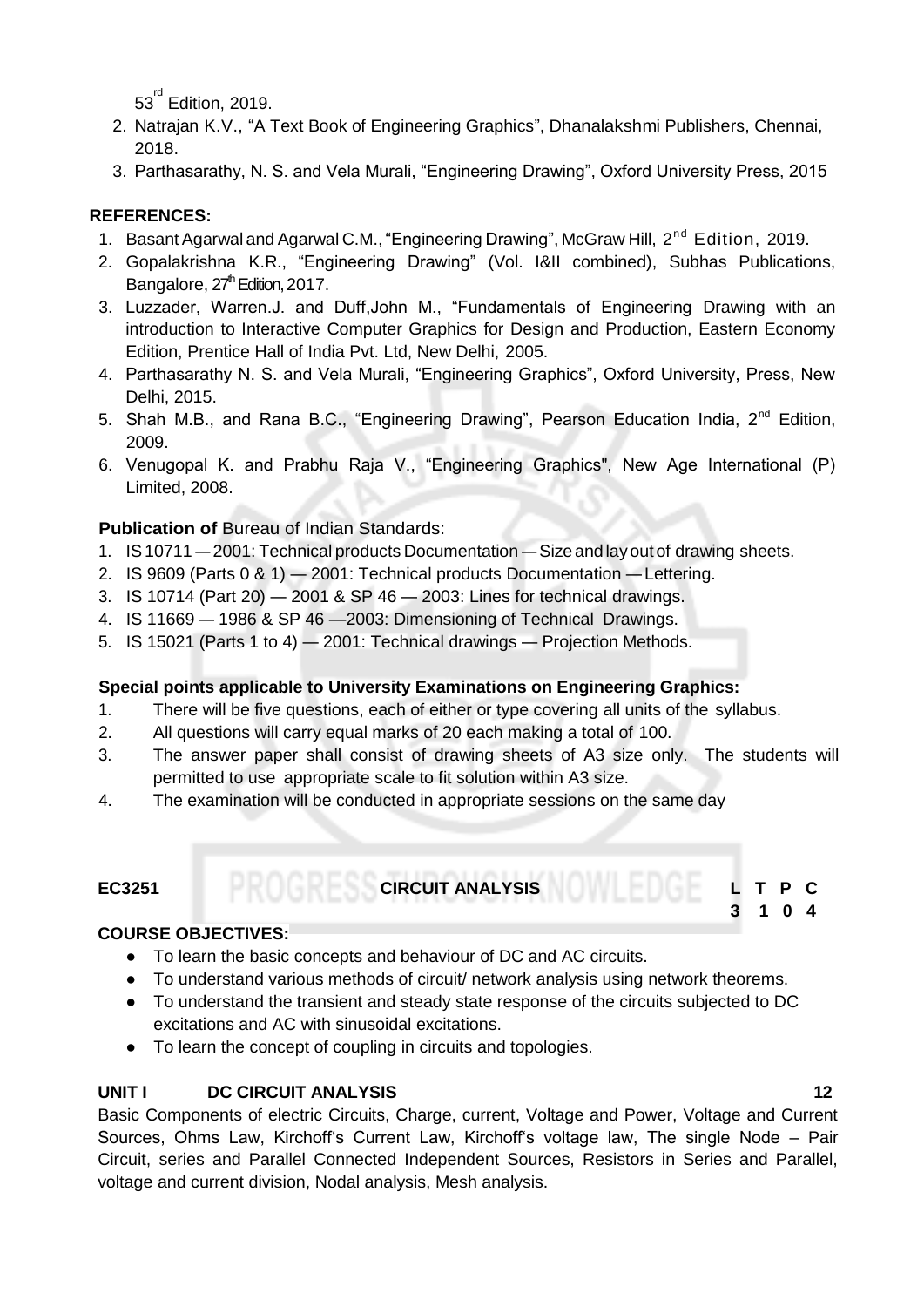# **UNIT II NETWORK THEOREM AND DUALITY 12**

Useful Circuit Analysis techniques - Linearity and superposition, Thevenin and Norton Equivalent Circuits, Maximum Power Transfer, Delta-Wye Conversion. Duals, Dual circuits. Analysis using dependent current sources and voltage sources

# UNIT III SINUSOIDAL STEADY STATE ANALYSIS 12

Sinusoidal Steady – State analysis , Characteristics of Sinusoids, The Complex Forcing Function, The Phasor, Phasor relationship for R, L, and C, impedance and Admittance, Nodal and Mesh Analysis, Phasor Diagrams, AC Circuit Power Analysis, Instantaneous Power, Average Power, apparent Power and Power Factor, Complex Power.

# **UNIT IV TRANSIENTS AND RESONANCE IN RLC CIRCUITS 12**

Basic RL and RC Circuits, The Source- Free RL Circuit, The Source-Free RC Circuit, The Unit-Step Function, Driven RL Circuits, Driven RC Circuits, RLC Circuits, Frequency Response, Parallel Resonance, Series Resonance, Quality Factor.

# **UNIT V COUPLED CIRCUITS AND TOPOLOGY 12**

Magnetically Coupled Circuits, mutual Inductance, the Linear Transformer, the Ideal Transformer, An introduction to Network Topology, Trees and General Nodal analysis, Links and Loop analysis.

# **SUGGESTED ACTIVITIES:**

• Practice solving variety of problems

# **COURSE OUTCOMES**

# **On successful completion of this course, the student will be able to**

**CO1:** Apply the basic concepts of circuit analysis such as Kirchoff's laws, mesh current and node voltage method for analysis of DC and AC circuits.

**CO2:** Apply suitable network theorems and analyze AC and DC circuits

**CO3:** Analyze steady state response of any R, L and C circuits

**CO4:** Analyze the transient response for any RC, RL and RLC circuits and frequency response of parallel and series resonance circuits.

**CO5:** Analyze the coupled circuits and network topologies

# **TEXT BOOKS:**

- 1. Hayt Jack Kemmerly, Steven Durbin, "Engineering Circuit Analysis",Mc Graw Hill education, 9th Edition, 2018.
- 2. Charles K. Alexander & Mathew N.O.Sadiku, "Fundamentals of Electric Circuits", Mc Graw- Hill, 2nd Edition, 2003.
- 3. Joseph Edminister and Mahmood Nahvi, ―Electric Circuits, Schaum's Outline Series, Tata McGraw Hill Publishing Company, New Delhi, Fifth Edition Reprint 2016.

# **REFERENCES:**

- 1. Robert.L. Boylestead, "Introductory Circuit Analysis", Pearson Education India, 12th Edition, 2014. David Bell, "Fundamentals of Electric Circuits", Oxford University press, 7thEdition, 2009.
- 2. John O Mallay, Schaum's Outlines "Basic Circuit Analysis", The Mc Graw Hill companies, 2nd Edition, 2011
- 3. Allan H.Robbins, Wilhelm C.Miller, ―Circuit Analysis Theory and Practice‖, Cengage Learning, Fifth Edition, 1st Indian Reprint 2013

 **TOTAL: 60 PERIODS**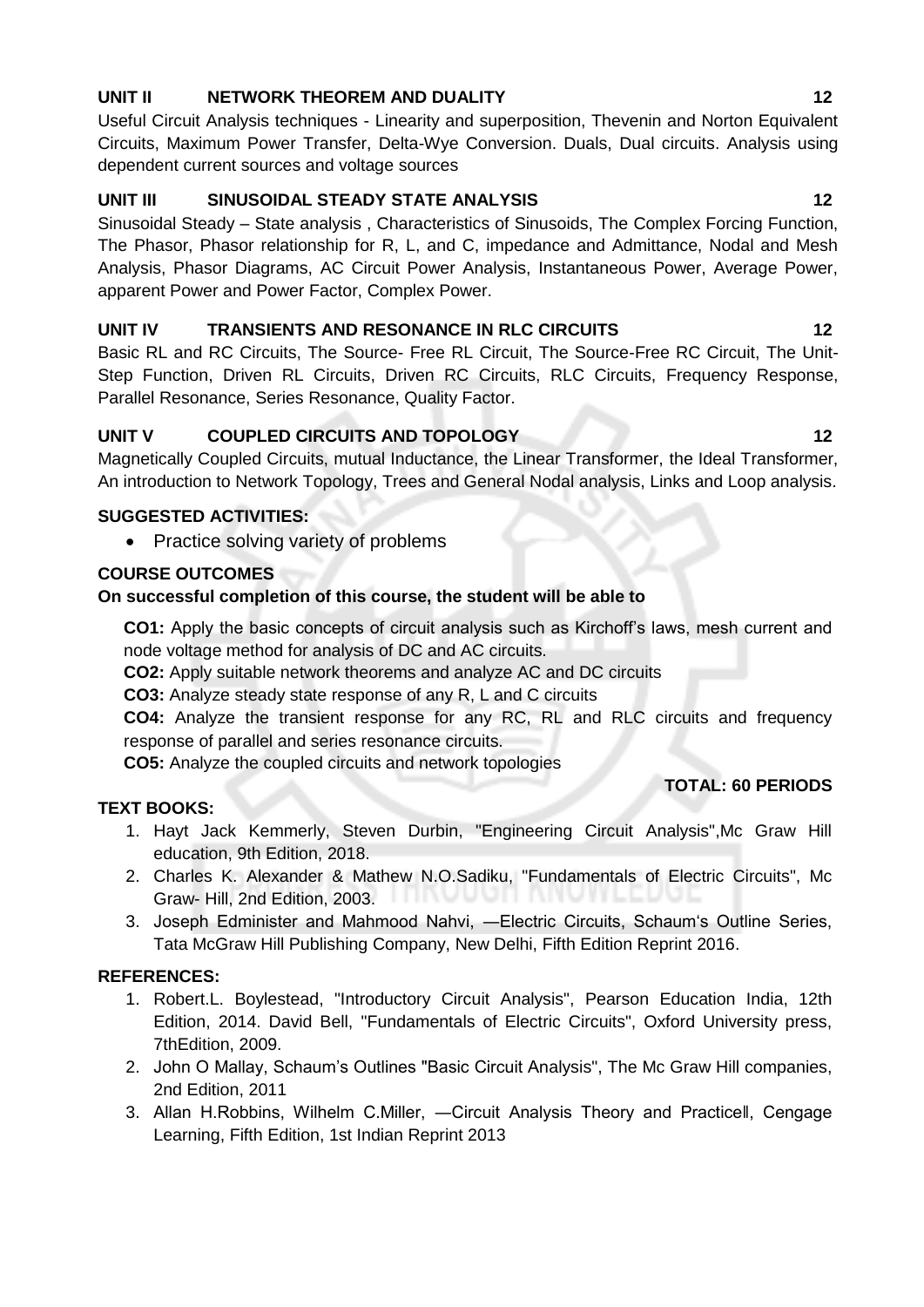# **NX3251 NCC Credit Course Level 1\* (ARMY WING)** NCC Credit Course Level 1

**L T P C**

| <b>NCC GENERAL</b> |                                                                                               | 6                       |
|--------------------|-----------------------------------------------------------------------------------------------|-------------------------|
| NCC <sub>1</sub>   | Aims, Objectives & Organization of NCC                                                        | 1                       |
| NCC <sub>2</sub>   | Incentives                                                                                    | $\overline{2}$          |
| NCC <sub>3</sub>   | <b>Duties of NCC Cadet</b>                                                                    | 1                       |
| NCC <sub>4</sub>   | NCC Camps: Types & Conduct                                                                    | $\overline{2}$          |
|                    | <b>NATIONAL INTEGRATION AND AWARENESS</b>                                                     | $\overline{\mathbf{4}}$ |
| NI <sub>1</sub>    | National Integration: Importance & Necessity                                                  | 1                       |
| NI <sub>2</sub>    | <b>Factors Affecting National Integration</b>                                                 | 1                       |
| NI3                | Unity in Diversity & Role of NCC in Nation Building                                           | 1                       |
| NI 4               | <b>Threats to National Security</b>                                                           | 1                       |
|                    | PERSONALITY DEVELOPMENT                                                                       | 7                       |
| PD <sub>1</sub>    | Self-Awareness, Empathy, Critical & Creative Thinking, Decision<br>Making and Problem Solving | $\overline{2}$          |
| PD <sub>2</sub>    | <b>Communication Skills</b>                                                                   | 3                       |
| PD <sub>3</sub>    | <b>Group Discussion: Stress &amp; Emotions</b>                                                | $\overline{2}$          |
| <b>LEADERSHIP</b>  |                                                                                               | 5                       |
| L <sub>1</sub>     | Leadership Capsule: Traits, Indicators, Motivation, Moral Values,<br><b>Honour Code</b>       | 3                       |
| L <sub>2</sub>     | Case Studies: Shivaji, Jhasi Ki Rani                                                          | $\overline{2}$          |
|                    | SOCIAL SERVICE AND COMMUNITY DEVELOPMENT                                                      | 8                       |
| <b>SS1</b>         | Basics, Rural Development Programmes, NGOs, Contribution of<br>Youth                          | 3                       |
| SS <sub>4</sub>    | Protection of Children and Women Safety                                                       | 1                       |
| SS <sub>5</sub>    | Road / Rail Travel Safety                                                                     | 1                       |
| SS <sub>6</sub>    | <b>New Initiatives</b>                                                                        | 2                       |
| SS <sub>7</sub>    | <b>Cyber and Mobile Security Awareness</b>                                                    | 1                       |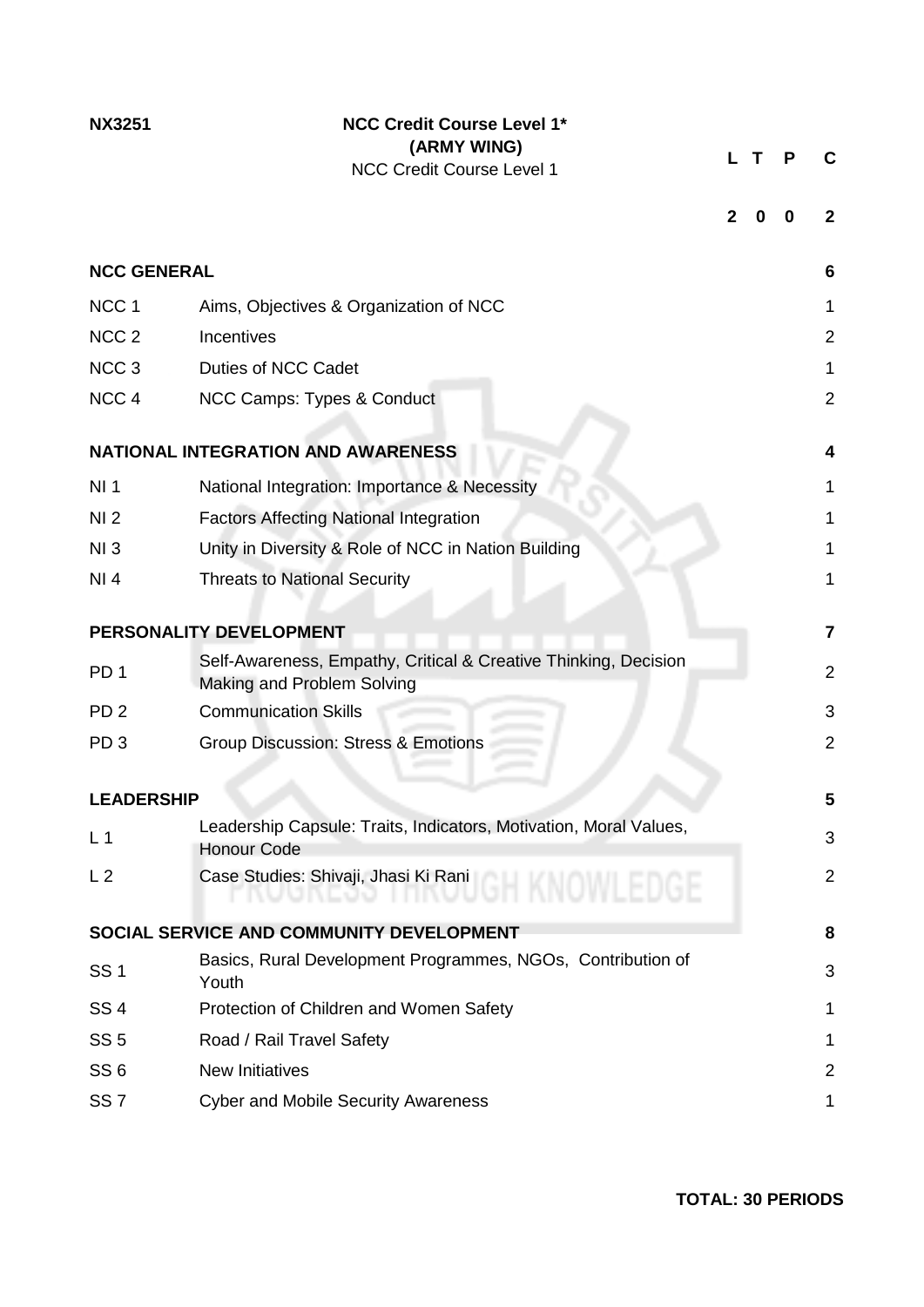| <b>NX3252</b>      | <b>NCC Credit Course Level 1*</b><br>(NAVAL WING)<br><b>NCC Credit Course Level 1</b>         | $\mathbf{2}$ | L T.<br>0 | P<br>0 | C<br>$\mathbf{2}$ |
|--------------------|-----------------------------------------------------------------------------------------------|--------------|-----------|--------|-------------------|
|                    |                                                                                               |              |           |        |                   |
| <b>NCC GENERAL</b> |                                                                                               |              |           |        | 6                 |
| NCC <sub>1</sub>   | Aims, Objectives & Organization of NCC                                                        |              |           |        | 1                 |
| NCC <sub>2</sub>   | Incentives                                                                                    |              |           |        | $\overline{2}$    |
| NCC <sub>3</sub>   | Duties of NCC Cadet                                                                           |              |           |        | 1                 |
| NCC <sub>4</sub>   | NCC Camps: Types & Conduct                                                                    |              |           |        | $\overline{2}$    |
|                    |                                                                                               |              |           |        |                   |
|                    | <b>NATIONAL INTEGRATION AND AWARENESS</b>                                                     |              |           |        | 4                 |
| NI <sub>1</sub>    | National Integration: Importance & Necessity                                                  |              |           |        | 1                 |
| NI <sub>2</sub>    | <b>Factors Affecting National Integration</b>                                                 |              |           |        | 1                 |
| NI3                | Unity in Diversity & Role of NCC in Nation Building                                           |              |           |        | 1                 |
| NI 4               | <b>Threats to National Security</b>                                                           |              |           |        | 1                 |
|                    |                                                                                               |              |           |        |                   |
|                    | PERSONALITY DEVELOPMENT                                                                       |              |           |        | $\overline{7}$    |
| PD <sub>1</sub>    | Self-Awareness, Empathy, Critical & Creative Thinking, Decision<br>Making and Problem Solving |              |           |        | 2                 |
| PD <sub>2</sub>    | <b>Communication Skills</b>                                                                   |              |           |        | 3                 |
| PD <sub>3</sub>    | <b>Group Discussion: Stress &amp; Emotions</b>                                                |              |           |        | $\overline{2}$    |
|                    |                                                                                               |              |           |        |                   |
| <b>LEADERSHIP</b>  |                                                                                               |              |           |        | 5                 |
| L <sub>1</sub>     | Leadership Capsule: Traits, Indicators, Motivation, Moral Values,<br><b>Honour Code</b>       |              |           |        | 3                 |
| L <sub>2</sub>     | Case Studies: Shivaji, Jhasi Ki Rani                                                          |              |           |        | $\overline{2}$    |
|                    | SOCIAL SERVICE AND COMMUNITY DEVELOPMENT                                                      |              |           |        | 8                 |
| <b>SS1</b>         | Basics, Rural Development Programmes, NGOs, Contribution of<br>Youth                          |              |           |        | 3                 |
| <b>SS4</b>         | Protection of Children and Women Safety                                                       |              |           |        | 1                 |
| SS <sub>5</sub>    | Road / Rail Travel Safety                                                                     |              |           |        | 1                 |
| SS <sub>6</sub>    | <b>New Initiatives</b>                                                                        |              |           |        | $\overline{2}$    |
| SS <sub>7</sub>    | <b>Cyber and Mobile Security Awareness</b>                                                    |              |           |        | 1                 |
|                    |                                                                                               |              |           |        |                   |

**TOTAL : 30 PERIODS**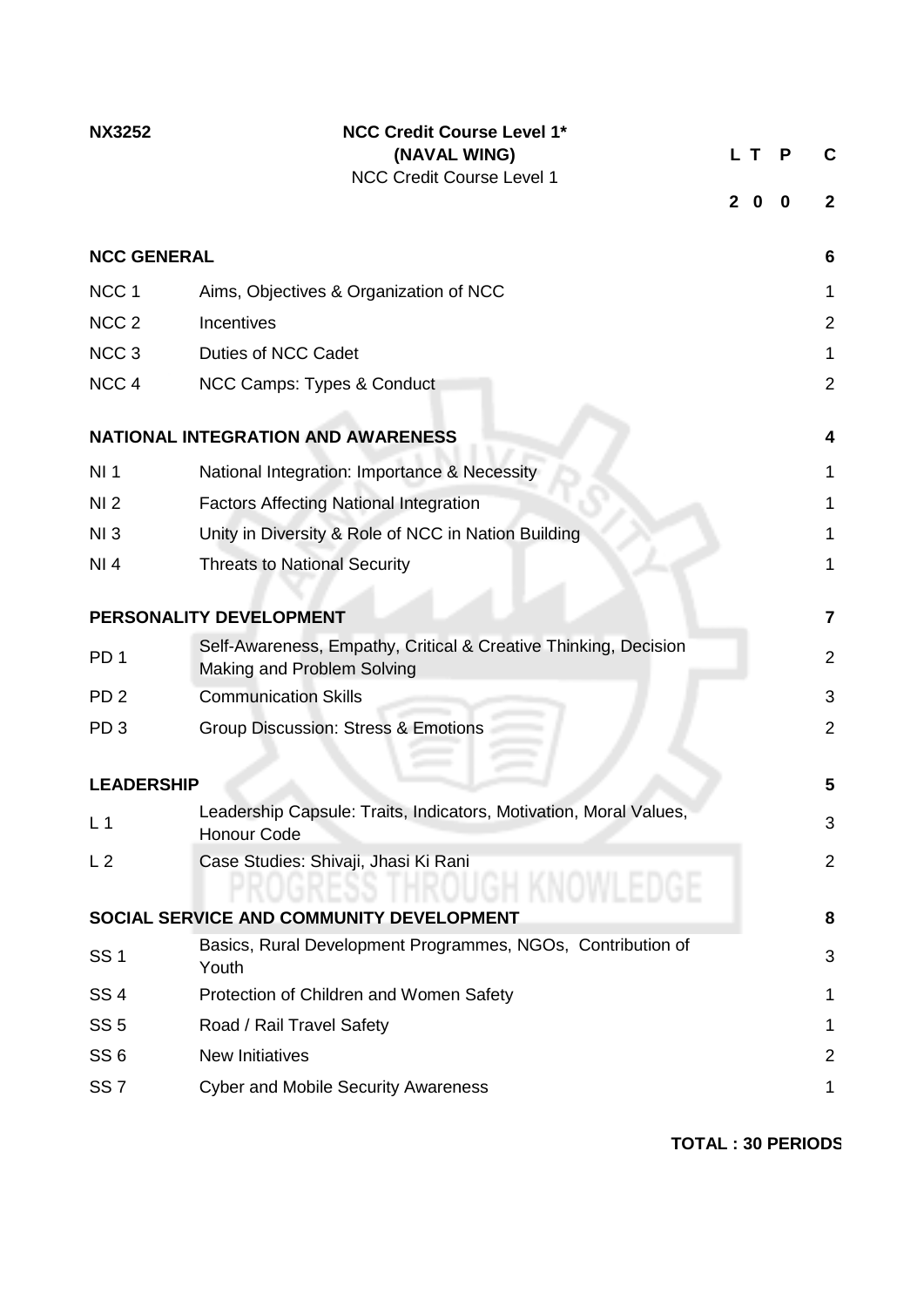| <b>NX3253</b>      | <b>NCC Credit Course Level 1*</b><br>(AIR FORCE WING)<br>NCC Credit Course Level 1            | $\mathbf{2}$ | L T.<br>0 | Р<br>0 | С<br>$\mathbf{2}$ |
|--------------------|-----------------------------------------------------------------------------------------------|--------------|-----------|--------|-------------------|
| <b>NCC GENERAL</b> |                                                                                               |              |           |        | 6                 |
| NCC <sub>1</sub>   | Aims, Objectives & Organization of NCC                                                        |              |           |        | 1                 |
| NCC <sub>2</sub>   | Incentives                                                                                    |              |           |        | 2                 |
| NCC <sub>3</sub>   | <b>Duties of NCC Cadet</b>                                                                    |              |           |        | 1                 |
| NCC <sub>4</sub>   | NCC Camps: Types & Conduct                                                                    |              |           |        | 2                 |
|                    | <b>NATIONAL INTEGRATION AND AWARENESS</b>                                                     |              |           |        | 4                 |
| NI <sub>1</sub>    | National Integration: Importance & Necessity                                                  |              |           |        | 1                 |
| NI <sub>2</sub>    | <b>Factors Affecting National Integration</b>                                                 |              |           |        | 1                 |
| NI3                | Unity in Diversity & Role of NCC in Nation Building                                           |              |           |        | 1                 |
| NI 4               | <b>Threats to National Security</b>                                                           |              |           |        | 1                 |
|                    | PERSONALITY DEVELOPMENT                                                                       |              |           |        | $\overline{7}$    |
| PD <sub>1</sub>    | Self-Awareness, Empathy, Critical & Creative Thinking, Decision<br>Making and Problem Solving |              |           |        | 2                 |
| PD <sub>2</sub>    | <b>Communication Skills</b>                                                                   |              |           |        | 3                 |
| PD <sub>3</sub>    | <b>Group Discussion: Stress &amp; Emotions</b>                                                |              |           |        | $\overline{2}$    |
|                    |                                                                                               |              |           |        |                   |
| <b>LEADERSHIP</b>  |                                                                                               |              |           |        | 5                 |
| L <sub>1</sub>     | Leadership Capsule: Traits, Indicators, Motivation, Moral Values,<br><b>Honour Code</b>       |              |           |        | 3                 |
| L <sub>2</sub>     | Case Studies: Shivaji, Jhasi Ki Rani                                                          |              |           |        | $\overline{2}$    |
|                    | SOCIAL SERVICE AND COMMUNITY DEVELOPMENT                                                      |              |           |        | 8                 |
| <b>SS1</b>         | Basics, Rural Development Programmes, NGOs, Contribution of<br>Youth                          |              |           |        | 3                 |
| SS <sub>4</sub>    | Protection of Children and Women Safety                                                       |              |           |        | 1                 |
| SS <sub>5</sub>    | Road / Rail Travel Safety                                                                     |              |           |        | 1                 |
| SS <sub>6</sub>    | <b>New Initiatives</b>                                                                        |              |           |        | $\overline{2}$    |
| SS <sub>7</sub>    | <b>Cyber and Mobile Security Awareness</b>                                                    |              |           |        | 1                 |

**TOTAL : 30 PERIODS**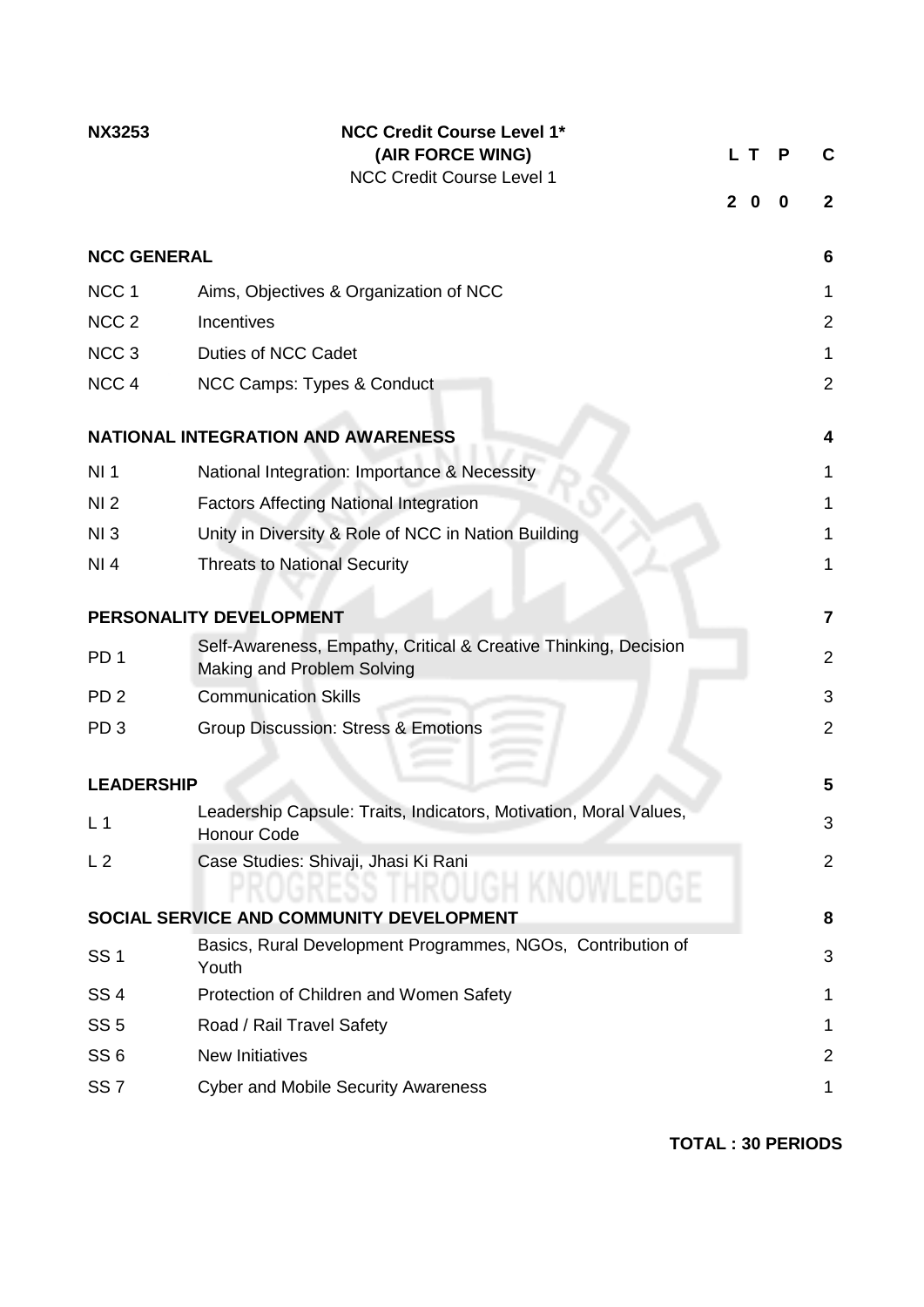### **COURSE OBJECTIVES:**

The main learning objective of this course is to provide hands on training to the students in:

- 1. Drawing pipe line plan; laying and connecting various pipe fittings used in common household plumbing work; Sawing; planing; making joints in wood materials used in commonhousehold wood work.
- 2. Wiring various electrical joints in common household electrical wire work.
- 3. Welding various joints in steel plates using arc welding work; Machining various simple processes like turning, drilling, tapping in parts; Assembling simple mechanical assembly of common household equipments; Making a tray out of metal sheet using sheet metal work.
- 4. Soldering and testing simple electronic circuits; Assembling and testing simple electronic components on PCB.

#### **GROUP – A (CIVIL & ELECTRICAL)**

#### **PART I CIVIL ENGINEERING PRACTICES 15 PLUMBING WORK:**

- a) Connecting various basic pipe fittings like valves, taps, coupling, unions, reducers,elbows and other components which are commonly used in household.
- b) Preparing plumbing line sketches.
- c) Laying pipe connection to the suction side of a pump
- d) Laying pipe connection to the delivery side of a pump.
- e) Connecting pipes of different materials: Metal, plastic and flexible pipes used inhousehold appliances.

#### **WOOD WORK:**

- a) Sawing,
- b) Planing and
- c) Making joints like T-Joint, Mortise joint and Tenon joint and Dovetail joint.

Wood Work Study:

- a) Studying joints in door panels and wooden furniture
- b) Studying common industrial trusses using models.

#### **PART II ELECTRICAL ENGINEERING PRACTICES 15**

- a) Introduction to switches, fuses, indicators and lamps Basic switch board wiring with lamp, fan and three pin socket
- b) Staircase wiring
- c) Fluorescent Lamp wiring with introduction to CFL and LED types.
- d) Energy meter wiring and related calculations/ calibration
- e) Study of Iron Box wiring and assembly
- f) Study of Fan Regulator (Resistor type and Electronic type using Diac/Triac/quadrac)
- g) Study of emergency lamp wiring/Water heater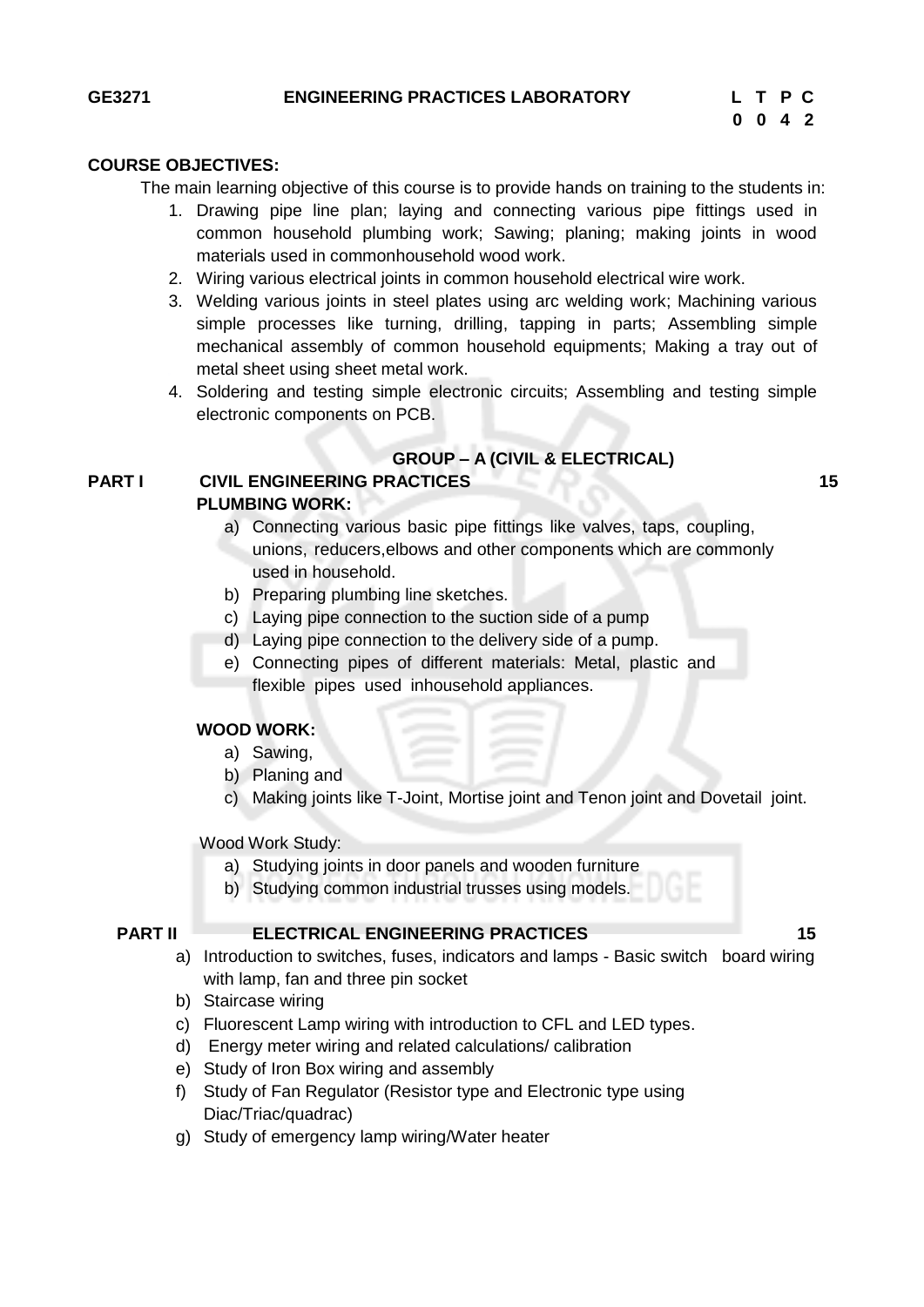#### **GROUP – B (MECHANICAL AND ELECTRONICS)**

# **PART III MECHANICAL ENGINEERING PRACTICES 15**

### **WELDING WORK:**

- a) Welding of Butt Joints, Lap Joints, and Tee Joints using arc welding.
- b) Practicing gas welding.

### **BASIC MACHINING WORK:**

- a) (simple)Turning.
- b) (simple)Drilling.
- c) (simple)Tapping.

### **ASSEMBLY WORK:**

- a) Assembling a centrifugal pump.
- b) Assembling a household mixer.
- c) Assembling an airconditioner.

#### **SHEET METAL WORK:**

a) Making of a square tray

#### **FOUNDRY WORK:**

a) Demonstrating basic foundry operations.

#### **PART IV ELECTRONIC ENGINEERING PRACTICES 15**

**TOTAL: 60 PERIODS**

#### **SOLDERING WORK:**

a) Soldering simple electronic circuits and checking continuity.

#### **ELECTRONIC ASSEMBLY AND TESTING WORK:**

a) Assembling and testing electronic components on a small PCB.

#### **ELECTRONIC EQUIPMENT STUDY:**

- a) Study an elements of smart phone..
- b) Assembly and dismantle of LED TV.
- c) Assembly and dismantle of computer/ laptop

### **COURSE OUTCOMES**:

Upon completion of this course, the students will be able to:

- Draw pipe line plan; lay and connect various pipe fittings used in common household plumbing work; Saw; plan; make joints in wood materials used in common household wood work.
- Wire various electrical joints in common household electrical wire work.
- Weld various joints in steel plates using arc welding work; Machine various simple processeslike turning, drilling, tapping in parts; Assemble simple mechanical assembly of common household equipments; Make a tray out of metal sheet using sheet metal work.
- Solder and test simple electronic circuits; Assemble and test simple electronic components on PCB.